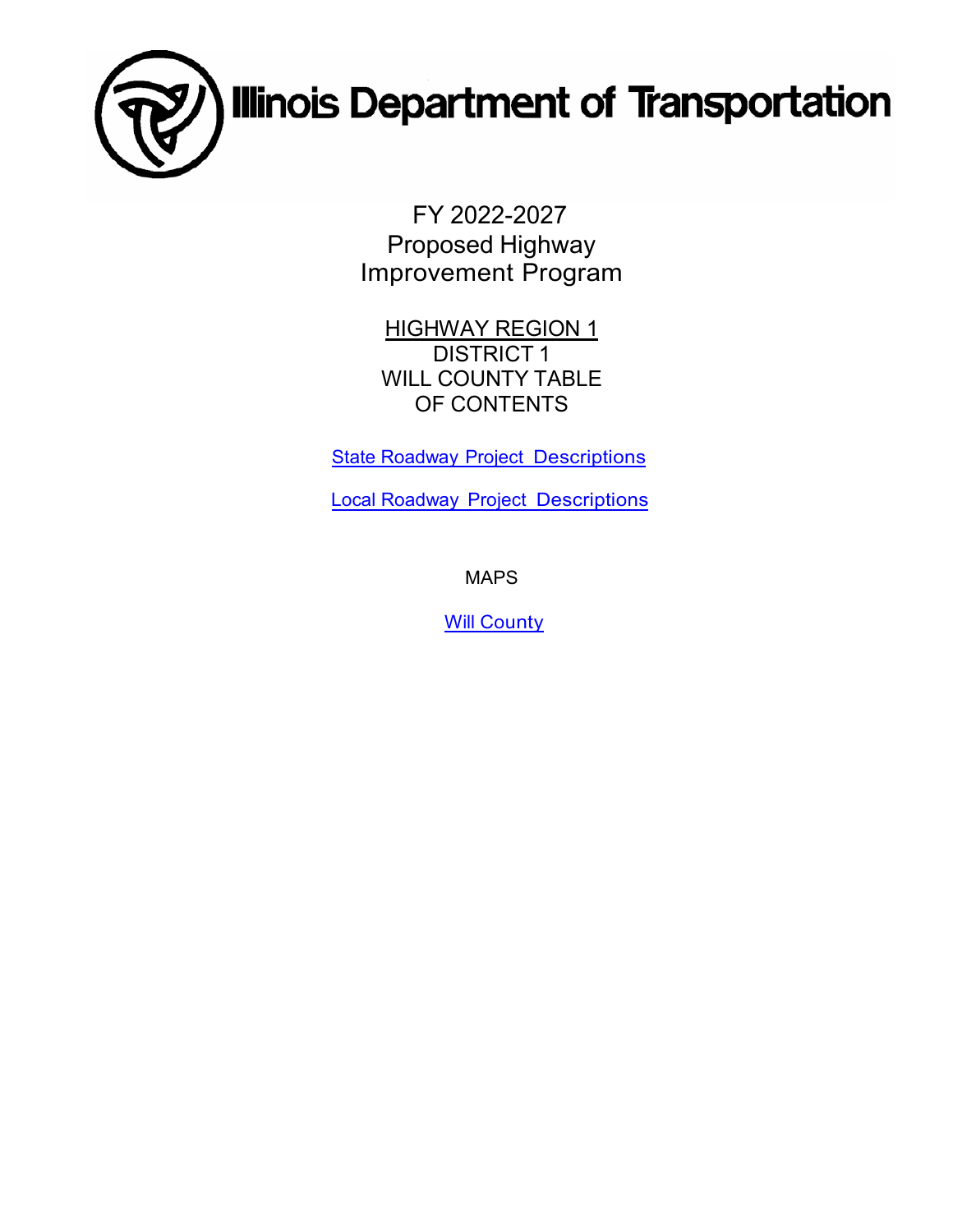# **State Highways**

<span id="page-1-0"></span>

| Route / Street                                                               | Location                                | <b>Improvements</b>                            | Est. Cost    | <b>City</b> |                           | <b>MYP Years</b> |
|------------------------------------------------------------------------------|-----------------------------------------|------------------------------------------------|--------------|-------------|---------------------------|------------------|
|                                                                              |                                         | <b>TAMP Category</b>                           |              |             |                           | Past Current     |
| $1\quad55$                                                                   | ILL 129 TO LORENZO RD                   | P.E. (PHASE I)                                 | \$400,000    |             | $\ensuremath{\mathsf{3}}$ | 2022             |
|                                                                              |                                         | INITIAL CONSTRUCTION - PAVEMENTS               |              |             |                           |                  |
| 155                                                                          | ILL 129 TO LORENZO RD<br>Miles = $2.45$ | STANDARD OVERLAY<br>WIDENING EXISTING PAVEMENT | \$14,375,000 |             |                           | 15 2023-2027     |
| Roadway Information<br><b>AADT</b><br><b>Miles</b><br>31,028<br>18.5<br>2.45 | Truck Pct NHS<br>Y                      | REHABILITATION - PAVEMENTS                     |              |             |                           |                  |
| 155                                                                          | ILL 129 TO LORENZO RD                   | ADD AUXILIARY LANES                            | \$14,375,000 |             | $\overline{4}$            | 2023-2027        |
|                                                                              |                                         | INITIAL CONSTRUCTION - PAVEMENTS               |              |             |                           |                  |
| $1\quad55$                                                                   | ILL 129 TO LORENZO RD                   | P.E. (PHASE I)                                 | \$5,100,000  |             |                           | 15 2023-2027     |
|                                                                              |                                         | INITIAL CONSTRUCTION - PAVEMENTS               |              |             |                           |                  |
| 155                                                                          | ILL 129 TO LORENZO RD                   | <b>LAND ACQUISITION</b>                        | \$3,500,000  |             | 15                        | 2022             |
|                                                                              |                                         | REHABILITATION - PAVEMENTS                     |              |             |                           |                  |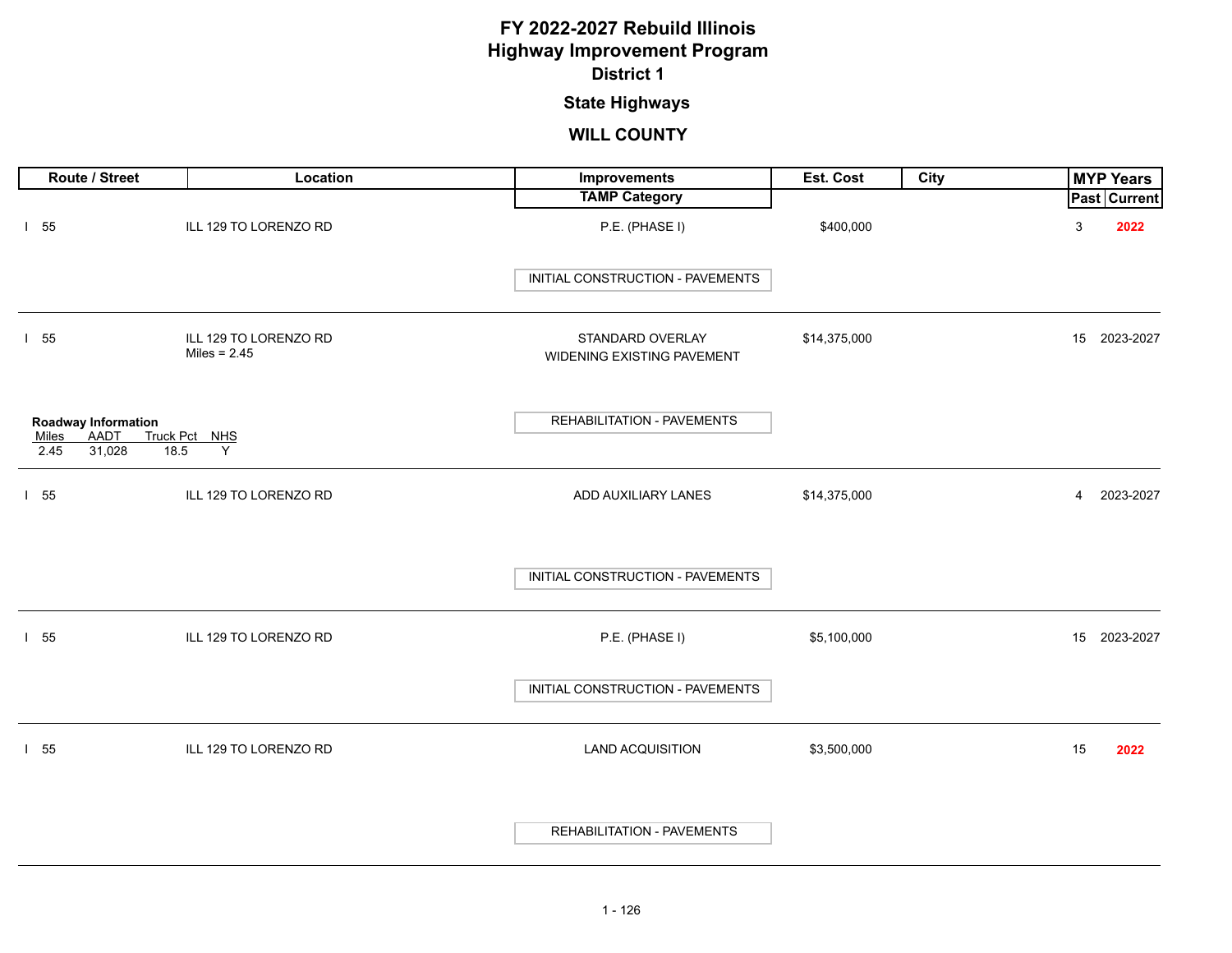### **State Highways**

| Route / Street | Location              | Improvements                                            | Est. Cost    | City | <b>MYP Years</b> |
|----------------|-----------------------|---------------------------------------------------------|--------------|------|------------------|
|                |                       | <b>TAMP Category</b>                                    |              |      | Past Current     |
| 155            | ILL 129 TO LORENZO RD | <b>LAND ACQUISITION</b>                                 | \$3,500,000  |      | 13 2023-2027     |
|                |                       | INITIAL CONSTRUCTION - PAVEMENTS                        |              |      |                  |
| 1 55           | ILL 129 TO LORENZO RD | UTILITY ADJUSTMENT                                      | \$500,000    |      | 9<br>2023-2027   |
|                |                       | INITIAL CONSTRUCTION - PAVEMENTS                        |              |      |                  |
| 1 55           | ILL 129 TO LORENZO RD | <b>CONSTRUCTION ENGINEERING</b>                         | \$15,000,000 |      | 15 2023-2027     |
|                |                       | INITIAL CONSTRUCTION - PAVEMENTS                        |              |      |                  |
| 1 55           | AT ILL 129            | INTERCHANGE RECONSTRUCTION<br><b>BRIDGE REPLACEMENT</b> | \$46,000,000 |      | 2023-2027<br>15  |
|                |                       | RECONSTRUCTION - PAVEMENTS                              |              |      |                  |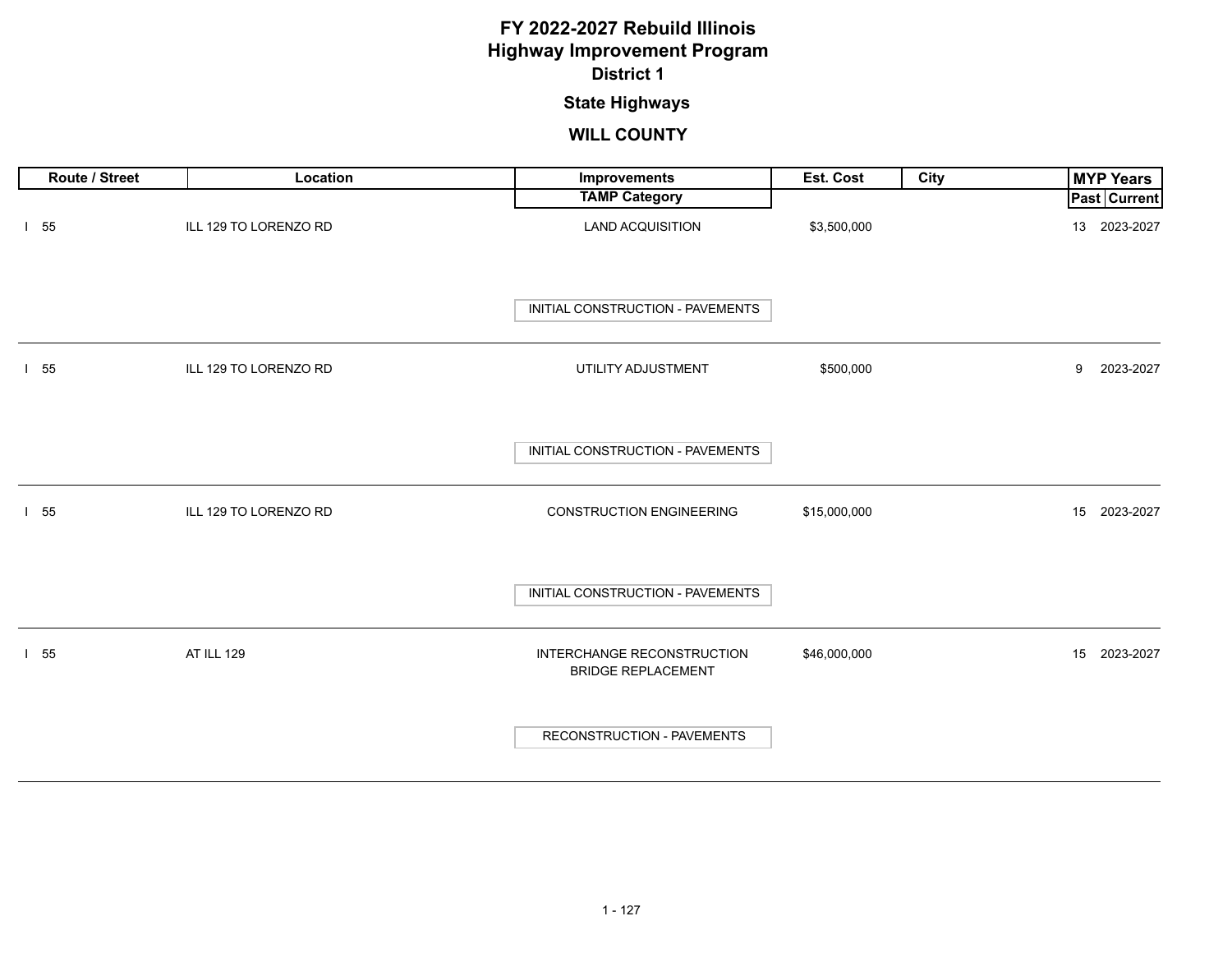# **State Highways**

| Route / Street                                                 | Location                                           | Improvements                                            | Est. Cost    | City                                                                | <b>MYP Years</b>            |
|----------------------------------------------------------------|----------------------------------------------------|---------------------------------------------------------|--------------|---------------------------------------------------------------------|-----------------------------|
|                                                                |                                                    | <b>TAMP Category</b>                                    |              |                                                                     | Past Current                |
| $1\quad55$                                                     | <b>AT ILL 129</b>                                  | UTILITY ADJUSTMENT                                      | \$2,000,000  |                                                                     | 2023-2027<br>$\overline{7}$ |
|                                                                |                                                    | <b>RECONSTRUCTION - PAVEMENTS</b>                       |              |                                                                     |                             |
| $1\quad55$                                                     | AT LORENZO RD                                      | INTERCHANGE RECONSTRUCTION<br><b>BRIDGE REPLACEMENT</b> | \$23,000,000 |                                                                     | 15 2023-2027                |
|                                                                |                                                    | RECONSTRUCTION - PAVEMENTS                              |              | <b>Structure Information</b><br>Str Number AADT<br>9,600<br>0990193 | Truck Pct NHS<br>27<br>N    |
| 155                                                            | AT LORENZO RD                                      | UTILITY ADJUSTMENT                                      | \$1,000,000  |                                                                     | $\overline{7}$<br>2023-2027 |
|                                                                |                                                    | RECONSTRUCTION - PAVEMENTS                              |              |                                                                     |                             |
| 155<br>(NORTHBOUND)                                            | S OF I-80 TO S OF WEBER RD (NB)<br>Miles = $13.45$ | <b>DESIGNED OVERLAY</b><br><b>DRAINAGE</b>              | \$25,885,000 | CHANNAHON<br>SHOREWOOD<br><b>JOLIET</b><br><b>ROMEOVILLE</b>        | $\overline{2}$<br>2022      |
| <b>Roadway Information</b><br>AADT<br>Miles<br>61,710<br>13.45 | Truck Pct NHS<br>Y<br>20.5                         | <b>REHABILITATION - PAVEMENTS</b>                       |              |                                                                     |                             |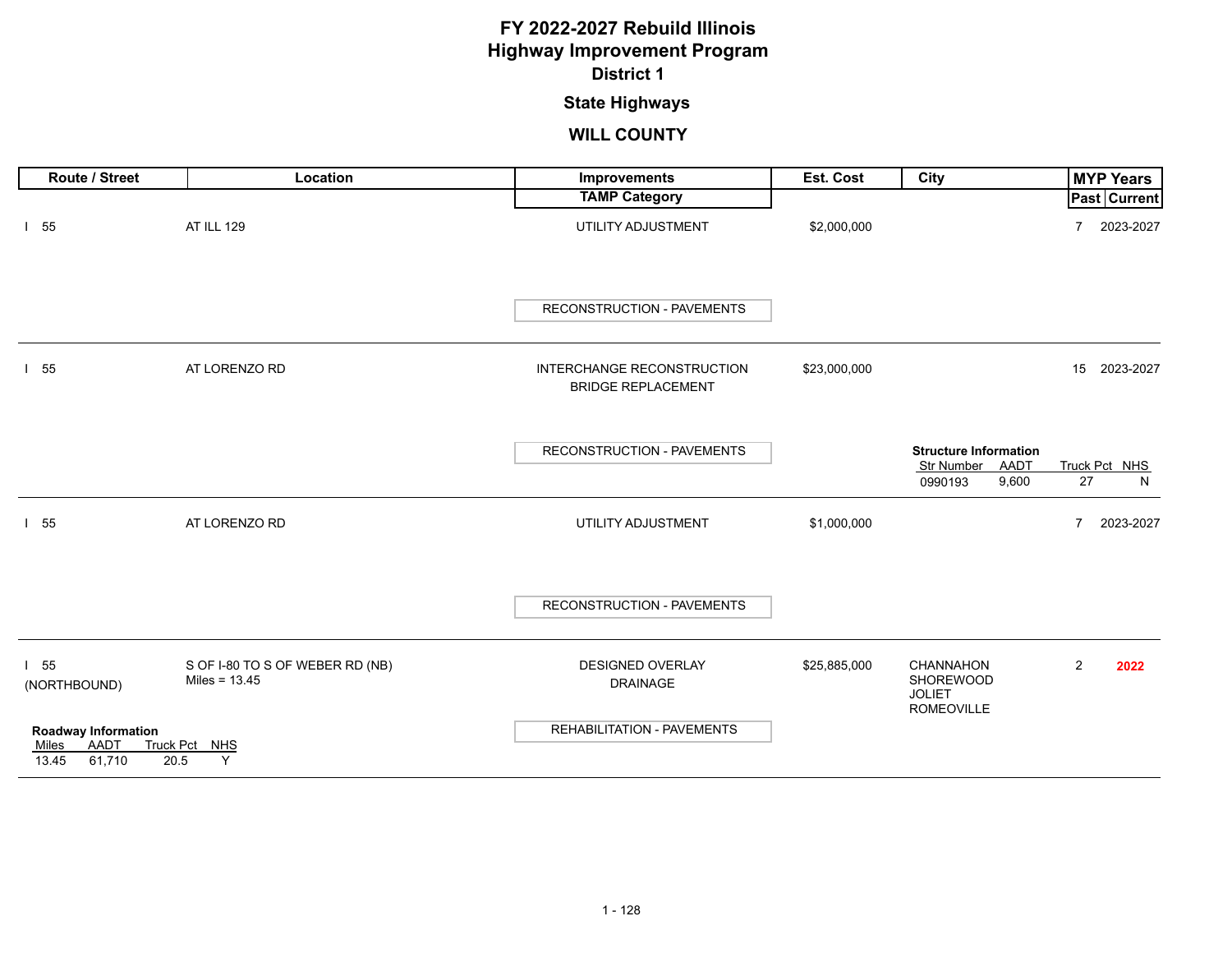# **State Highways**

| Route / Street                           | Location                                           | <b>Improvements</b>                        | <b>Est. Cost</b> | City                                                                |                | <b>MYP Years</b> |
|------------------------------------------|----------------------------------------------------|--------------------------------------------|------------------|---------------------------------------------------------------------|----------------|------------------|
|                                          |                                                    | <b>TAMP Category</b>                       |                  |                                                                     |                | Past Current     |
| 155<br>(NORTHBOUND)                      | S OF I-80 TO S OF WEBER RD (NB)                    | <b>CONSTRUCTION ENGINEERING</b>            | \$1,400,000      | <b>CHANNAHON</b><br>SHOREWOOD<br><b>JOLIET</b><br><b>ROMEOVILLE</b> |                | 2022             |
|                                          |                                                    | <b>REHABILITATION - PAVEMENTS</b>          |                  |                                                                     |                |                  |
| 155<br>(NORTHBOUND)                      | S OF I-80 TO S OF WEBER RD (NB)                    | <b>CONSTRUCTION ENGINEERING</b>            | \$2,000,000      | CHANNAHON<br>SHOREWOOD                                              | $\mathbf{1}$   | 2023-2027        |
|                                          |                                                    | <b>REHABILITATION - PAVEMENTS</b>          |                  | <b>JOLIET</b><br><b>ROMEOVILLE</b>                                  |                |                  |
|                                          |                                                    |                                            |                  |                                                                     |                |                  |
| 155<br>(SOUTHBOUND)                      | S OF I-80 TO S OF WEBER RD (SB)<br>Miles = $13.45$ | <b>DESIGNED OVERLAY</b><br><b>DRAINAGE</b> | \$25,885,000     | <b>JOLIET</b><br><b>CHANNAHON</b><br><b>ROMEOVILLE</b><br>SHOREWOOD | $\overline{2}$ | 2022             |
| <b>Roadway Information</b>               |                                                    | <b>REHABILITATION - PAVEMENTS</b>          |                  |                                                                     |                |                  |
| AADT<br>Miles<br>13.45<br>61,710<br>20.5 | Truck Pct NHS<br>Y                                 |                                            |                  |                                                                     |                |                  |
| 155<br>(SOUTHBOUND)                      | S OF I-80 TO S OF WEBER RD (SB)                    | <b>CONSTRUCTION ENGINEERING</b>            | \$1,400,000      | <b>JOLIET</b><br><b>CHANNAHON</b><br>ROMEOVILLE<br>SHOREWOOD        | $\overline{1}$ | 2022             |
|                                          |                                                    | <b>REHABILITATION - PAVEMENTS</b>          |                  |                                                                     |                |                  |
| $1\quad55$<br>(SOUTHBOUND)               | S OF I-80 TO S OF WEBER RD (SB)                    | <b>CONSTRUCTION ENGINEERING</b>            | \$2,000,000      | <b>JOLIET</b><br>CHANNAHON<br><b>ROMEOVILLE</b>                     | $\mathbf{1}$   | 2023-2027        |
|                                          |                                                    | <b>REHABILITATION - PAVEMENTS</b>          |                  | SHOREWOOD                                                           |                |                  |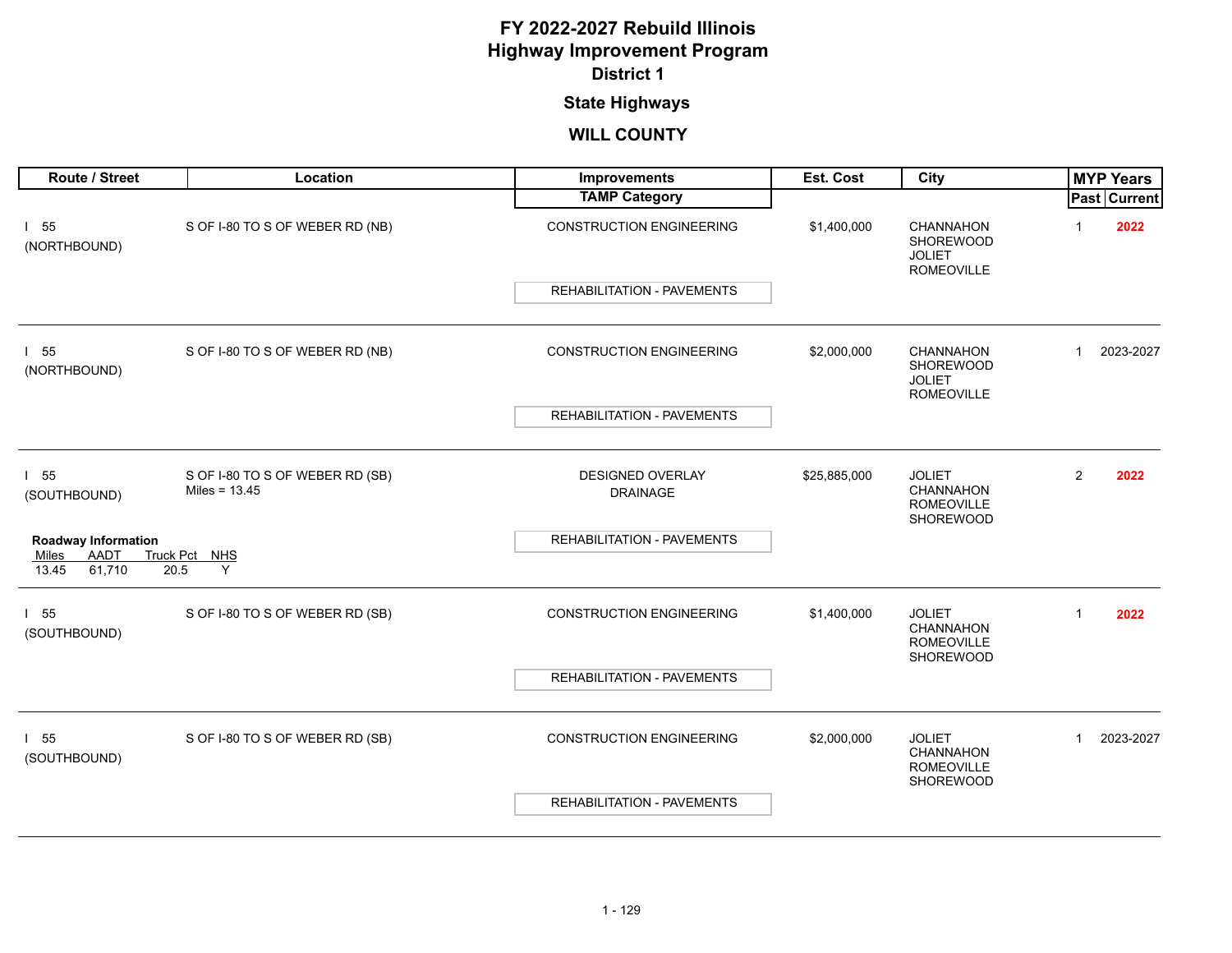### **State Highways**

| Route / Street | Location                     | Improvements                     | Est. Cost    | City      |                | <b>MYP Years</b> |
|----------------|------------------------------|----------------------------------|--------------|-----------|----------------|------------------|
|                |                              | <b>TAMP Category</b>             |              |           |                | Past Current     |
| 155            | I-80 TO US 52 (JEFFERSON ST) | ADD AUXILIARY LANES              | \$36,600,000 | SHOREWOOD | 3              | 2022             |
|                |                              | INITIAL CONSTRUCTION - PAVEMENTS |              |           |                |                  |
| $1\quad55$     | I-80 TO US 52 (JEFFERSON ST) | INTERCHANGE RECONSTRUCTION       | \$25,774,000 | SHOREWOOD | 3              | 2022             |
|                |                              | RECONSTRUCTION - PAVEMENTS       |              |           |                |                  |
| 155            | I-80 TO US 52 (JEFFERSON ST) | <b>CONSTRUCTION ENGINEERING</b>  | \$2,235,000  | SHOREWOOD | 3              | 2022             |
|                |                              | INITIAL CONSTRUCTION - PAVEMENTS |              |           |                |                  |
| $1\quad55$     | I-80 TO US 52 (JEFFERSON ST) | <b>CONSTRUCTION ENGINEERING</b>  | \$3,965,000  | SHOREWOOD | $\overline{2}$ | 2023-2027        |
|                |                              | INITIAL CONSTRUCTION - PAVEMENTS |              |           |                |                  |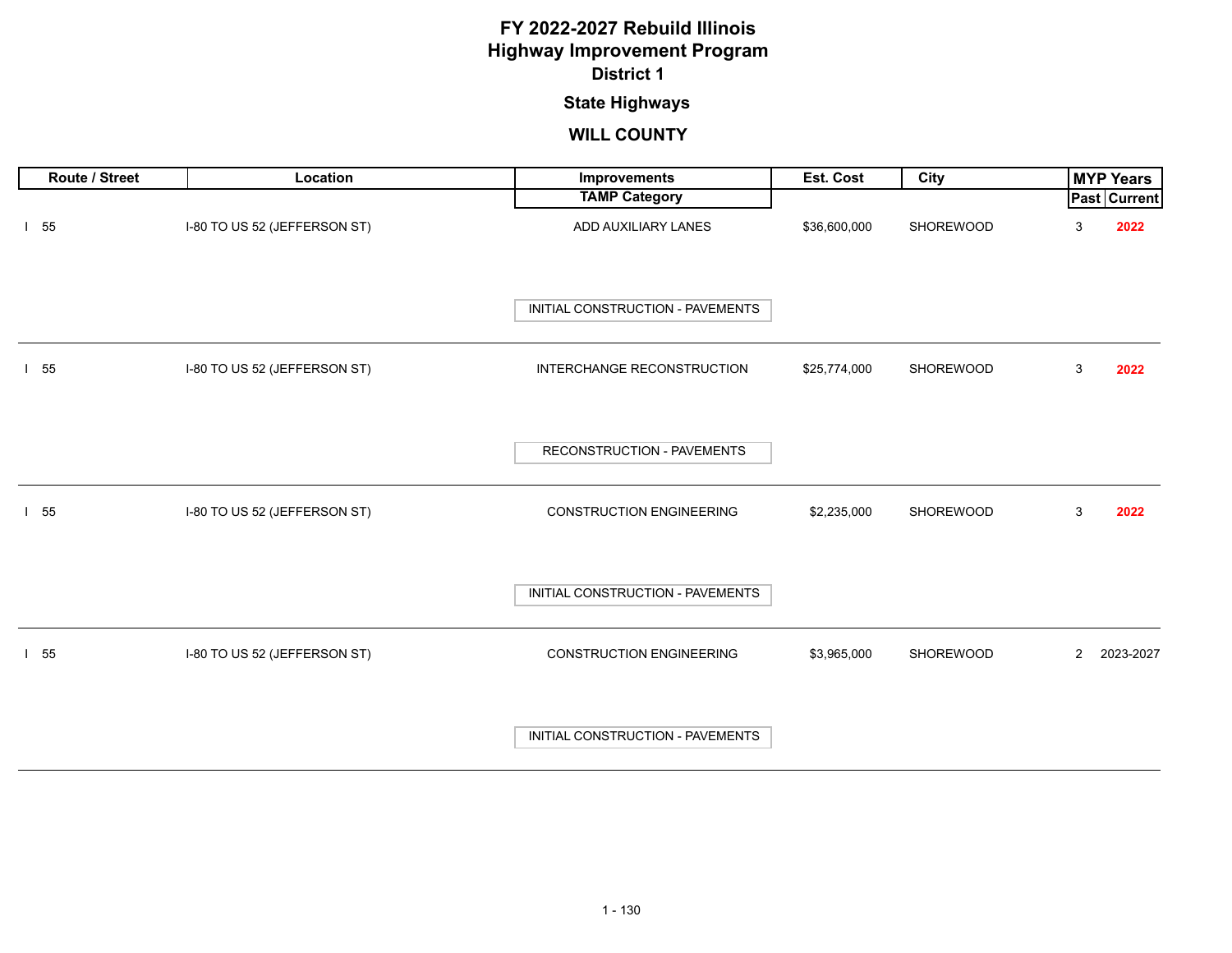### **State Highways**

| Route / Street | Location                         | Improvements                                                                    | Est. Cost    | City                                                                    | <b>MYP Years</b>          |
|----------------|----------------------------------|---------------------------------------------------------------------------------|--------------|-------------------------------------------------------------------------|---------------------------|
|                |                                  | <b>TAMP Category</b>                                                            |              |                                                                         | Past Current              |
| 155            | AT ILL 59                        | <b>CONSTRUCTION ENGINEERING</b>                                                 | \$865,000    |                                                                         | 2022                      |
|                |                                  | RECONSTRUCTION - PAVEMENTS                                                      |              |                                                                         |                           |
| $1\quad55$     | AT BLACK RD                      | <b>BRIDGE DECK OVERLAY</b><br><b>BRIDGE JOINT REPLACE/REPAIR</b>                | \$900,000    | <b>JOLIET</b>                                                           | $\overline{2}$<br>2022    |
|                |                                  | PRESERVATION - BRIDGES                                                          |              |                                                                         |                           |
| 155            | AT CATON FARM RD 3 MI N OF US 52 | <b>BRIDGE DECK OVERLAY</b><br>BRIDGE JOINT REPLACE/REPAIR                       | \$1,000,000  | <b>JOLIET</b>                                                           | 2023-2027<br>$\mathbf{1}$ |
|                |                                  | PRESERVATION - BRIDGES                                                          |              |                                                                         |                           |
| 155            | AT AIRPORT RD / LOCKPORT RD      | INTERCHANGE CONSTRUCTION<br><b>BRIDGE WIDENING</b><br><b>BRIDGE REPLACEMENT</b> | \$70,000,000 | <b>ROMEOVILLE</b>                                                       | 3<br>2023-2027            |
|                |                                  | INITIAL CONSTRUCTION - PAVEMENTS                                                |              | <b>Structure Information</b><br>AADT<br>Str Number<br>14,200<br>0990176 | Truck Pct NHS<br>5<br>N   |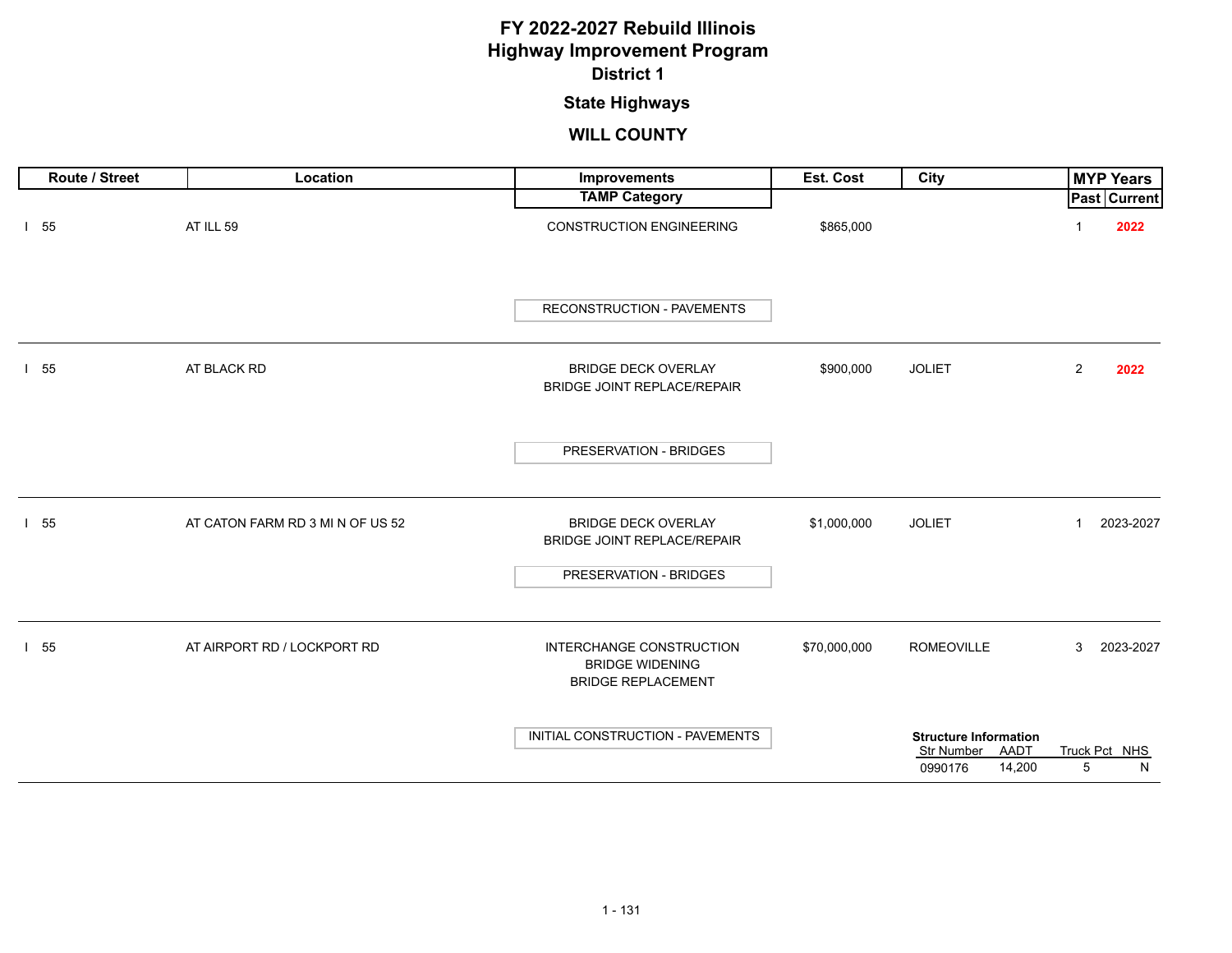### **State Highways**

| Route / Street | Location                    | Improvements                     | Est. Cost   | City              |                | <b>MYP Years</b>    |
|----------------|-----------------------------|----------------------------------|-------------|-------------------|----------------|---------------------|
|                |                             | <b>TAMP Category</b>             |             |                   |                | <b>Past Current</b> |
| $1\quad55$     | AT AIRPORT RD / LOCKPORT RD | P.E. (PHASE II)                  | \$2,850,000 | <b>ROMEOVILLE</b> | 3              | 2022                |
|                |                             | INITIAL CONSTRUCTION - PAVEMENTS |             |                   |                |                     |
| $1\quad55$     | AT AIRPORT RD / LOCKPORT RD | P.E. (PHASE II)                  | \$2,850,000 | <b>ROMEOVILLE</b> | $\overline{2}$ | 2023-2027           |
|                |                             | INITIAL CONSTRUCTION - PAVEMENTS |             |                   |                |                     |
| $1\quad55$     | AT AIRPORT RD / LOCKPORT RD | <b>LAND ACQUISITION</b>          | \$3,000,000 | ROMEOVILLE        | 3              | 2022                |
|                |                             | INITIAL CONSTRUCTION - PAVEMENTS |             |                   |                |                     |
| $1\quad55$     | AT AIRPORT RD / LOCKPORT RD | <b>LAND ACQUISITION</b>          | \$3,000,000 | <b>ROMEOVILLE</b> | $\overline{2}$ | 2023-2027           |
|                |                             | INITIAL CONSTRUCTION - PAVEMENTS |             |                   |                |                     |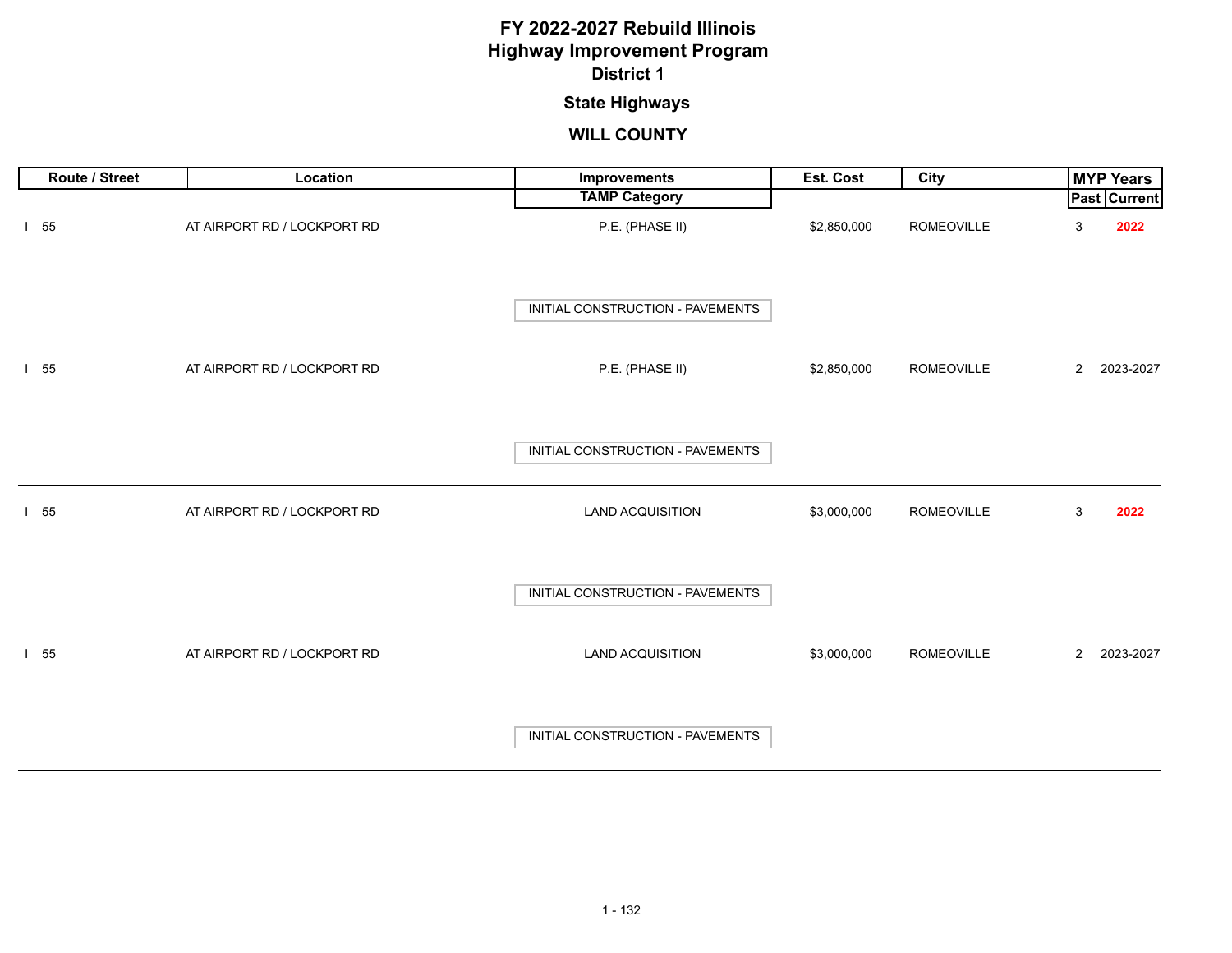### **State Highways**

| Route / Street | Location                    | Improvements                                                                    | Est. Cost    | City                                                                                                             | <b>MYP Years</b>                                       |
|----------------|-----------------------------|---------------------------------------------------------------------------------|--------------|------------------------------------------------------------------------------------------------------------------|--------------------------------------------------------|
|                |                             | <b>TAMP Category</b>                                                            |              |                                                                                                                  | <b>Past Current</b>                                    |
| $1\quad55$     | AT AIRPORT RD / LOCKPORT RD | UTILITY ADJUSTMENT                                                              | \$1,000,000  | <b>ROMEOVILLE</b>                                                                                                | 2023-2027<br>3                                         |
|                |                             | INITIAL CONSTRUCTION - PAVEMENTS                                                |              |                                                                                                                  |                                                        |
| $1\quad55$     | AT AIRPORT RD / LOCKPORT RD | <b>CONSTRUCTION ENGINEERING</b>                                                 | \$7,410,000  | <b>ROMEOVILLE</b>                                                                                                | 3<br>2023-2027                                         |
|                |                             | INITIAL CONSTRUCTION - PAVEMENTS                                                |              |                                                                                                                  |                                                        |
| $1\quad55$     | AT ILL 126                  | INTERCHANGE CONSTRUCTION<br><b>BRIDGE REPLACEMENT</b><br><b>BRIDGE WIDENING</b> | \$70,000,000 | <b>ROMEOVILLE</b>                                                                                                | 3<br>2023-2027                                         |
|                |                             | INITIAL CONSTRUCTION - PAVEMENTS                                                |              | <b>Structure Information</b><br>Str Number<br>AADT<br>14,500<br>0990262<br>8,700<br>0990031<br>60,400<br>0990407 | Truck Pct NHS<br>12<br>${\sf N}$<br>Y<br>18<br>Υ<br>18 |
| 155            | AT ILL 126                  | P.E. (PHASE II)                                                                 | \$2,450,000  | <b>ROMEOVILLE</b>                                                                                                | $\mathbf{3}$<br>2022                                   |
|                |                             | INITIAL CONSTRUCTION - PAVEMENTS                                                |              |                                                                                                                  |                                                        |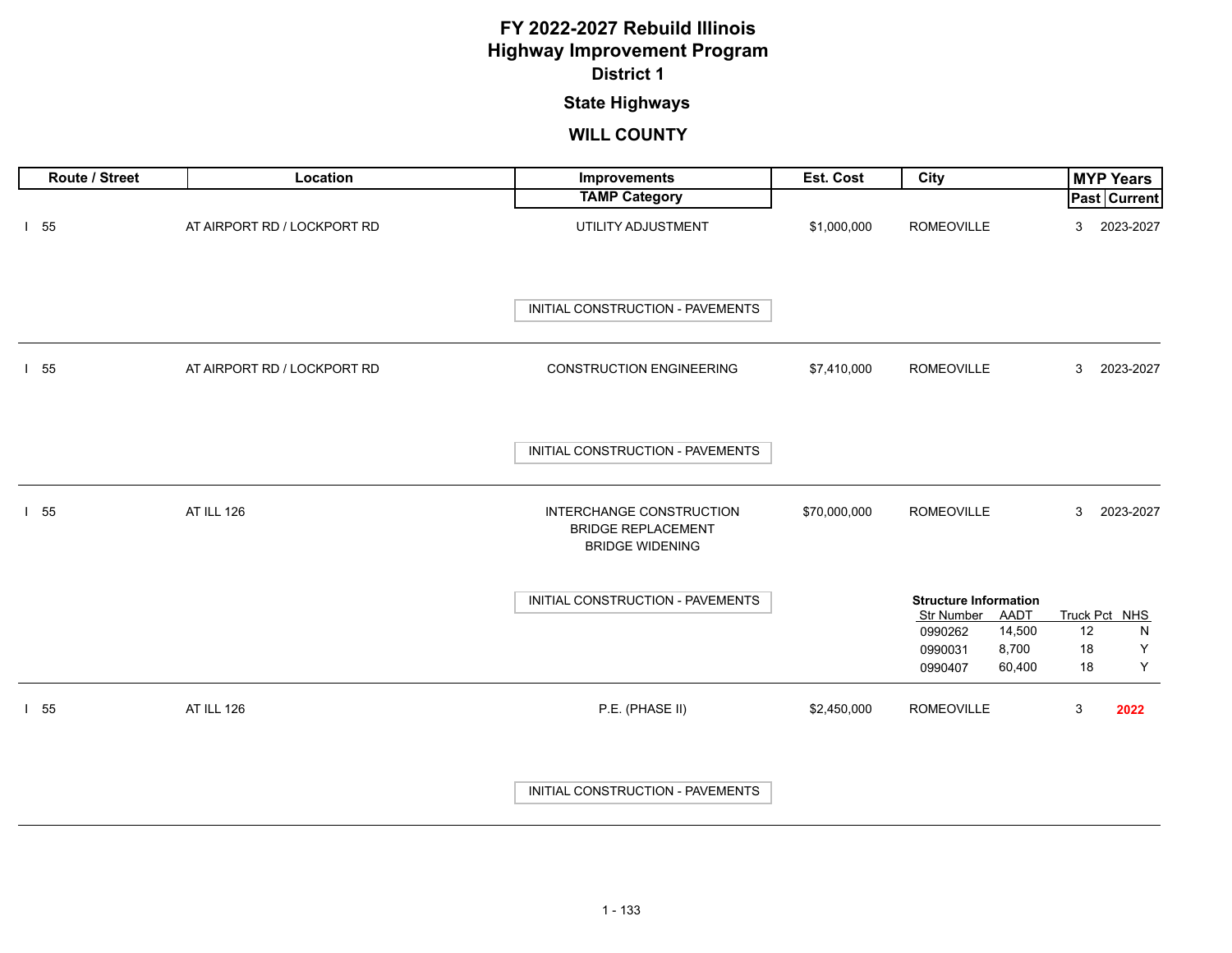# **State Highways**

| Route / Street | Location          | Improvements                     | Est. Cost   | City              | <b>MYP Years</b>            |
|----------------|-------------------|----------------------------------|-------------|-------------------|-----------------------------|
|                |                   | <b>TAMP Category</b>             |             |                   | <b>Past Current</b>         |
| $1\quad55$     | <b>AT ILL 126</b> | P.E. (PHASE II)                  | \$2,450,000 | <b>ROMEOVILLE</b> | 2023-2027<br>$\overline{2}$ |
|                |                   | INITIAL CONSTRUCTION - PAVEMENTS |             |                   |                             |
| $1\quad55$     | <b>AT ILL 126</b> | <b>LAND ACQUISITION</b>          | \$3,000,000 | <b>ROMEOVILLE</b> | $\mathsf 3$<br>2022         |
|                |                   | INITIAL CONSTRUCTION - PAVEMENTS |             |                   |                             |
| $1\quad55$     | <b>AT ILL 126</b> | <b>LAND ACQUISITION</b>          | \$3,000,000 | ROMEOVILLE        | 2023-2027<br>$2^{\circ}$    |
|                |                   | INITIAL CONSTRUCTION - PAVEMENTS |             |                   |                             |
| $1\quad55$     | AT ILL 126        | UTILITY ADJUSTMENT               | \$4,000,000 | ROMEOVILLE        | 3<br>2023-2027              |
|                |                   | INITIAL CONSTRUCTION - PAVEMENTS |             |                   |                             |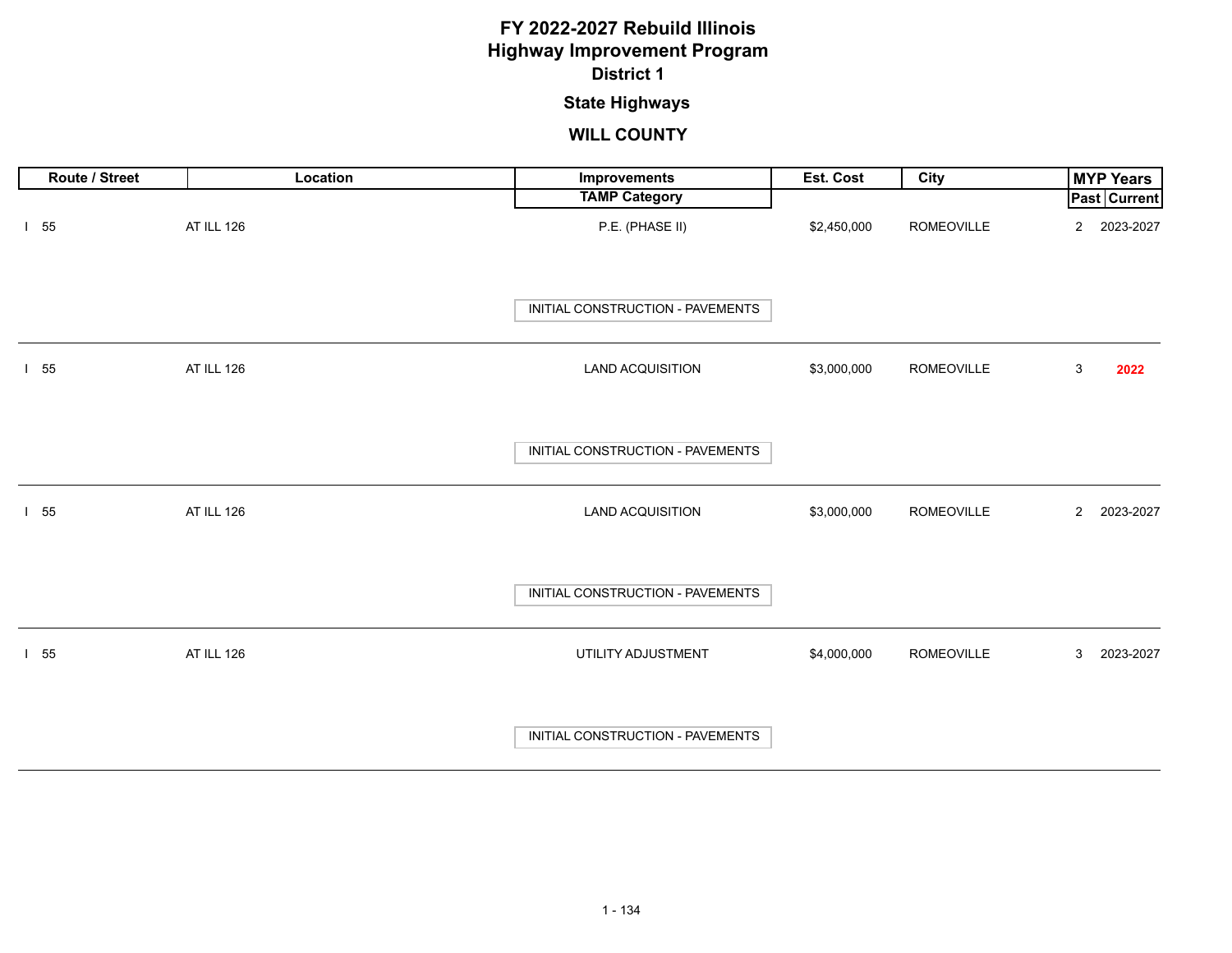### **State Highways**

| Route / Street                       | Location                      | Improvements                                         | Est. Cost    | <b>City</b>                                                                                                                                                                 |              | <b>MYP Years</b>    |
|--------------------------------------|-------------------------------|------------------------------------------------------|--------------|-----------------------------------------------------------------------------------------------------------------------------------------------------------------------------|--------------|---------------------|
|                                      |                               | <b>TAMP Category</b>                                 |              |                                                                                                                                                                             |              | <b>Past Current</b> |
| $1\quad55$                           | AT ILL 126                    | <b>CONSTRUCTION ENGINEERING</b>                      | \$6,370,000  | <b>ROMEOVILLE</b>                                                                                                                                                           | 3            | 2023-2027           |
|                                      |                               | INITIAL CONSTRUCTION - PAVEMENTS                     |              |                                                                                                                                                                             |              |                     |
| $1\quad55$<br><b>STEVENSON EXPWY</b> | WEBER RD TO WILLOW SPRINGS RD | <b>CRACK &amp; JOINT SEALING</b>                     | \$2,000,000  | <b>JOLIET</b><br><b>BOLINGBROOK</b><br><b>ROMEOVILLE</b><br>WOODRIDGE<br>WILLOWBROOK<br><b>BURR RIDGE</b><br><b>DARIEN</b><br><b>COUNTRYSIDE</b><br><b>INDIAN HEAD PARK</b> | 1            | 2022                |
|                                      |                               | PRESERVATION - PAVEMENTS                             |              |                                                                                                                                                                             |              |                     |
| $1\quad55$                           | AT WEBER RD                   | <b>CONSTRUCTION ENGINEERING</b>                      | \$1,100,000  | <b>ROMEOVILLE</b>                                                                                                                                                           | $\mathbf{1}$ | 2022                |
|                                      |                               | RECONSTRUCTION - PAVEMENTS                           |              |                                                                                                                                                                             |              |                     |
| $1\quad55$                           | AT ILL 53                     | <b>BRIDGE NEW DECK</b><br><b>BRIDGE SUBSTRUCTURE</b> | \$10,000,000 | <b>BOLINGBROOK</b>                                                                                                                                                          | 4            | 2022                |
|                                      |                               | <b>REHABILITATION - BRIDGES</b>                      |              | <b>Structure Information</b><br>Str Number AADT<br>86,400<br>0990260                                                                                                        | 17           | Truck Pct NHS<br>Y  |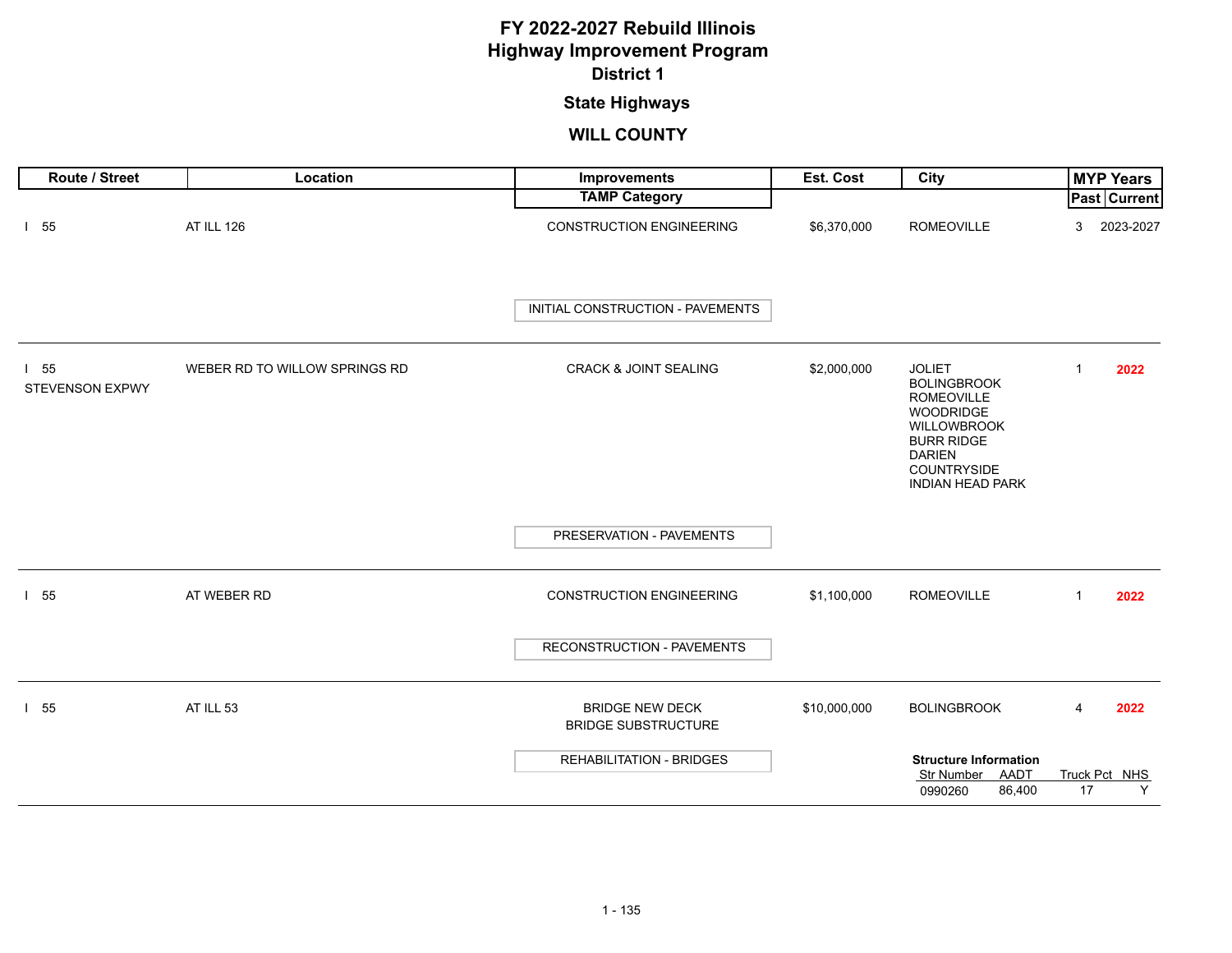# **State Highways**

| Route / Street                                                 | Location                                                                               | Improvements                                                                                                                                  | Est. Cost     | City                                                                    | <b>MYP Years</b>       |   |
|----------------------------------------------------------------|----------------------------------------------------------------------------------------|-----------------------------------------------------------------------------------------------------------------------------------------------|---------------|-------------------------------------------------------------------------|------------------------|---|
|                                                                |                                                                                        | <b>TAMP Category</b>                                                                                                                          |               |                                                                         | Past   Current         |   |
| $1\quad55$                                                     | AT JOLIET RD EXIT                                                                      | <b>BRIDGE NEW DECK</b>                                                                                                                        | \$6,000,000   | <b>BOLINGBROOK</b>                                                      | $\overline{7}$<br>2022 |   |
|                                                                |                                                                                        | <b>REHABILITATION - BRIDGES</b>                                                                                                               |               | <b>Structure Information</b><br>Str Number<br>AADT<br>66,700<br>0990028 | Truck Pct NHS<br>22    | Y |
| 57                                                             | KANKAKEE CO LINE TO STEGER RD (INCL REST<br>AREAS & WEIGH STATIONS)<br>Miles = $13.10$ | STANDARD OVERLAY<br>REST AREA IMPROVEMENT<br><b>WEIGH STATION REPAIRS</b><br><b>BRIDGE DECK OVERLAY</b><br><b>BRIDGE JOINT REPLACE/REPAIR</b> | \$32,500,000  | <b>MONEE</b><br>UNIVERSITY PARK                                         | 2023-2027<br>4         |   |
| <b>Roadway Information</b><br>AADT<br>Miles<br>36,273<br>13.10 | Truck Pct NHS<br>21.6<br>Y                                                             | <b>REHABILITATION - PAVEMENTS</b>                                                                                                             |               |                                                                         |                        |   |
| l 57                                                           | AT EAGLE LAKE RD                                                                       | INTERCHANGE (NEW)                                                                                                                             | \$150,000,000 |                                                                         | 3<br>2023-2027         |   |
|                                                                |                                                                                        | INITIAL CONSTRUCTION - PAVEMENTS                                                                                                              |               |                                                                         |                        |   |
| $1\quad57$                                                     | AT EAGLE LAKE RD                                                                       | RR CROSSING CONSTRUCTION                                                                                                                      | \$2,000,000   |                                                                         | 3<br>2023-2027         |   |
|                                                                |                                                                                        | INITIAL CONSTRUCTION - PAVEMENTS                                                                                                              |               |                                                                         |                        |   |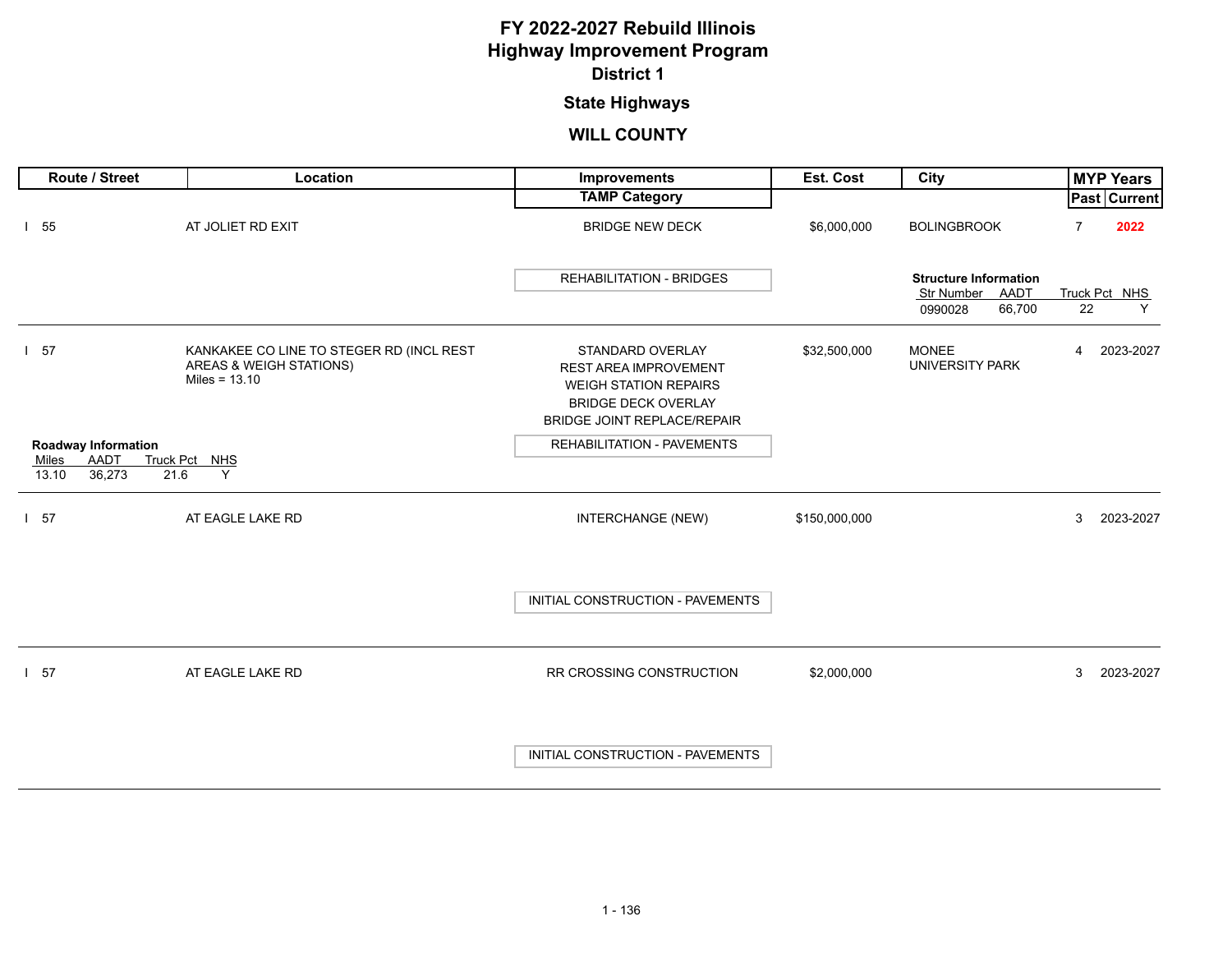### **State Highways**

| Route / Street | Location         | Improvements                     | Est. Cost    | City | <b>MYP Years</b>            |
|----------------|------------------|----------------------------------|--------------|------|-----------------------------|
|                |                  | <b>TAMP Category</b>             |              |      | <b>Past Current</b>         |
| $1\quad57$     | AT EAGLE LAKE RD | P.E. (PHASE II)                  | \$15,000,000 |      | 2023-2027<br>3              |
|                |                  | INITIAL CONSTRUCTION - PAVEMENTS |              |      |                             |
| $1\quad57$     | AT EAGLE LAKE RD | <b>LAND ACQUISITION</b>          | \$10,000,000 |      | 3 <sup>1</sup><br>2023-2027 |
|                |                  | INITIAL CONSTRUCTION - PAVEMENTS |              |      |                             |
| $1\quad57$     | AT EAGLE LAKE RD | UTILITY ADJUSTMENT               | \$2,000,000  |      | 3 <sup>1</sup><br>2023-2027 |
|                |                  | INITIAL CONSTRUCTION - PAVEMENTS |              |      |                             |
| $1\quad57$     | AT EAGLE LAKE RD | <b>CONSTRUCTION ENGINEERING</b>  | \$19,500,000 |      | 2023-2027<br>3              |
|                |                  | INITIAL CONSTRUCTION - PAVEMENTS |              |      |                             |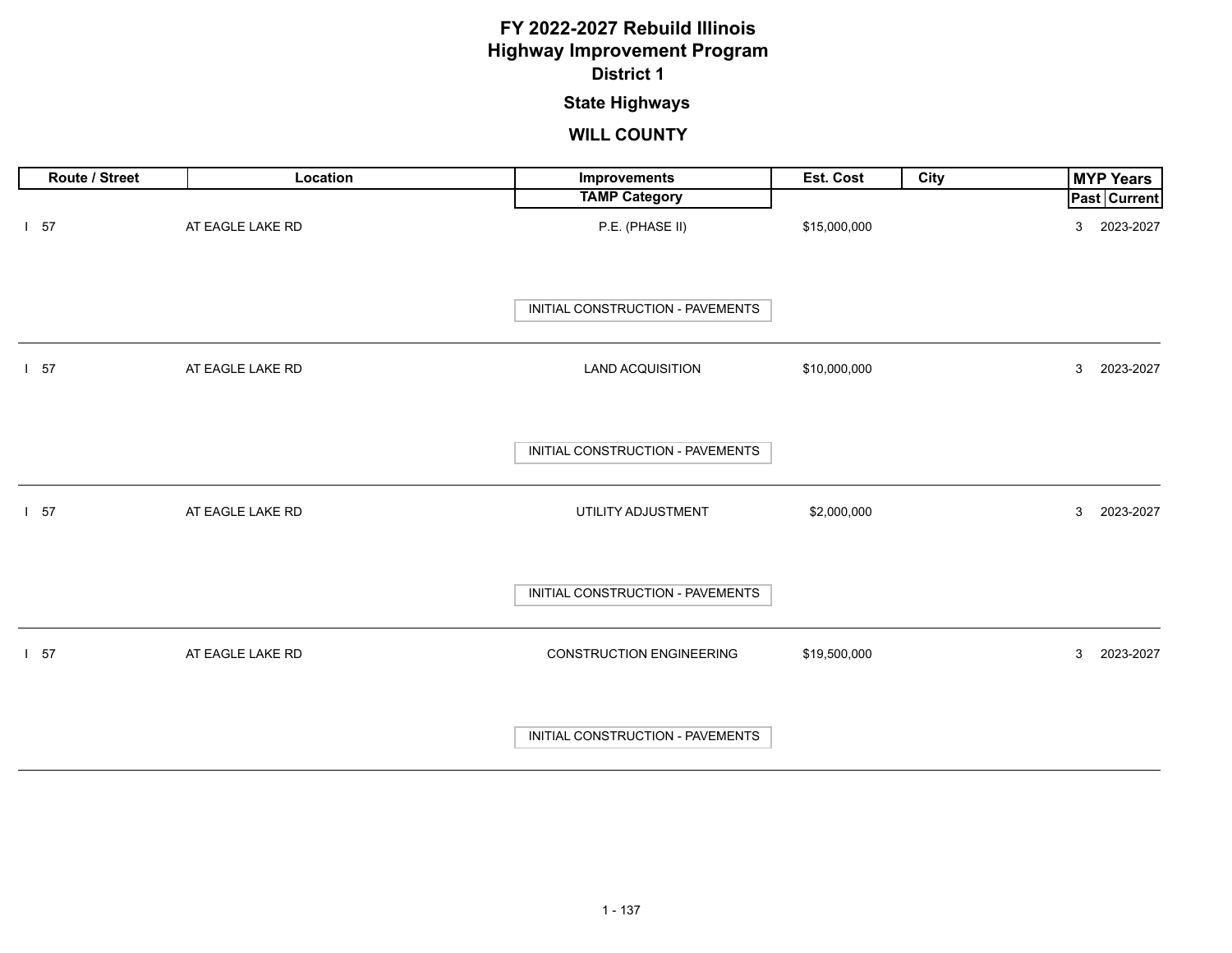# **State Highways**

| Route / Street                                                                          | Location                                           | Improvements                                                                                                                                                                                                                              | Est. Cost     | City                                                                                                                                                        | <b>MYP Years</b>                                                                            |
|-----------------------------------------------------------------------------------------|----------------------------------------------------|-------------------------------------------------------------------------------------------------------------------------------------------------------------------------------------------------------------------------------------------|---------------|-------------------------------------------------------------------------------------------------------------------------------------------------------------|---------------------------------------------------------------------------------------------|
|                                                                                         |                                                    | <b>TAMP Category</b>                                                                                                                                                                                                                      |               |                                                                                                                                                             | Past Current                                                                                |
| $1\quad57$                                                                              | AT PAULING RD                                      | <b>BRIDGE REPLACEMENT</b>                                                                                                                                                                                                                 | \$3,200,000   |                                                                                                                                                             | 2023-2027<br>5                                                                              |
|                                                                                         |                                                    | <b>RECONSTRUCTION - BRIDGES</b>                                                                                                                                                                                                           |               | <b>Structure Information</b><br>Str Number<br>AADT<br>1,800<br>0990204                                                                                      | Truck Pct NHS<br>12<br>N                                                                    |
| 180                                                                                     | RIDGE RD TO US 30 (LINCOLN HWY)                    | ADD AUXILIARY LANES                                                                                                                                                                                                                       | \$323,004,000 | <b>JOLIET</b><br><b>NEW LENOX</b><br><b>MINOOKA</b>                                                                                                         | 3<br>2023-2027                                                                              |
|                                                                                         |                                                    | INITIAL CONSTRUCTION - PAVEMENTS                                                                                                                                                                                                          |               |                                                                                                                                                             |                                                                                             |
| 180                                                                                     | RIDGE RD TO US 30 (LINCOLN HWY)<br>Miles = $16.00$ | <b>RECONSTRUCTION</b><br><b>WIDENING EXISTING PAVEMENT</b><br><b>BRIDGE WIDENING</b><br><b>BRIDGE REPLACEMENT</b><br><b>BRIDGE DECK REPAIRS</b><br><b>BRIDGE DECK OVERLAY</b><br><b>BRIDGE SUBSTRUCTURE</b><br><b>CULVERT REPLACEMENT</b> | \$205,336,000 | <b>JOLIET</b><br><b>NEW LENOX</b><br><b>MINOOKA</b>                                                                                                         | 3<br>2023-2027                                                                              |
| <b>Roadway Information</b><br><b>AADT</b><br>Miles<br>53,900<br>1.01<br>14.99<br>68,370 | Truck Pct NHS<br>Y<br>26.1<br>Y<br>24.1            | RECONSTRUCTION - PAVEMENTS                                                                                                                                                                                                                |               | <b>Structure Information</b><br>AADT<br>Str Number<br>28,700<br>0990040<br>28,700<br>0990041<br>28,700<br>0990042<br>28,700<br>0990043<br>28,700<br>0990044 | Truck Pct<br>NHS<br>24<br>Υ<br>Υ<br>24<br>$\mathsf Y$<br>24<br>Υ<br>24<br>$\mathsf Y$<br>24 |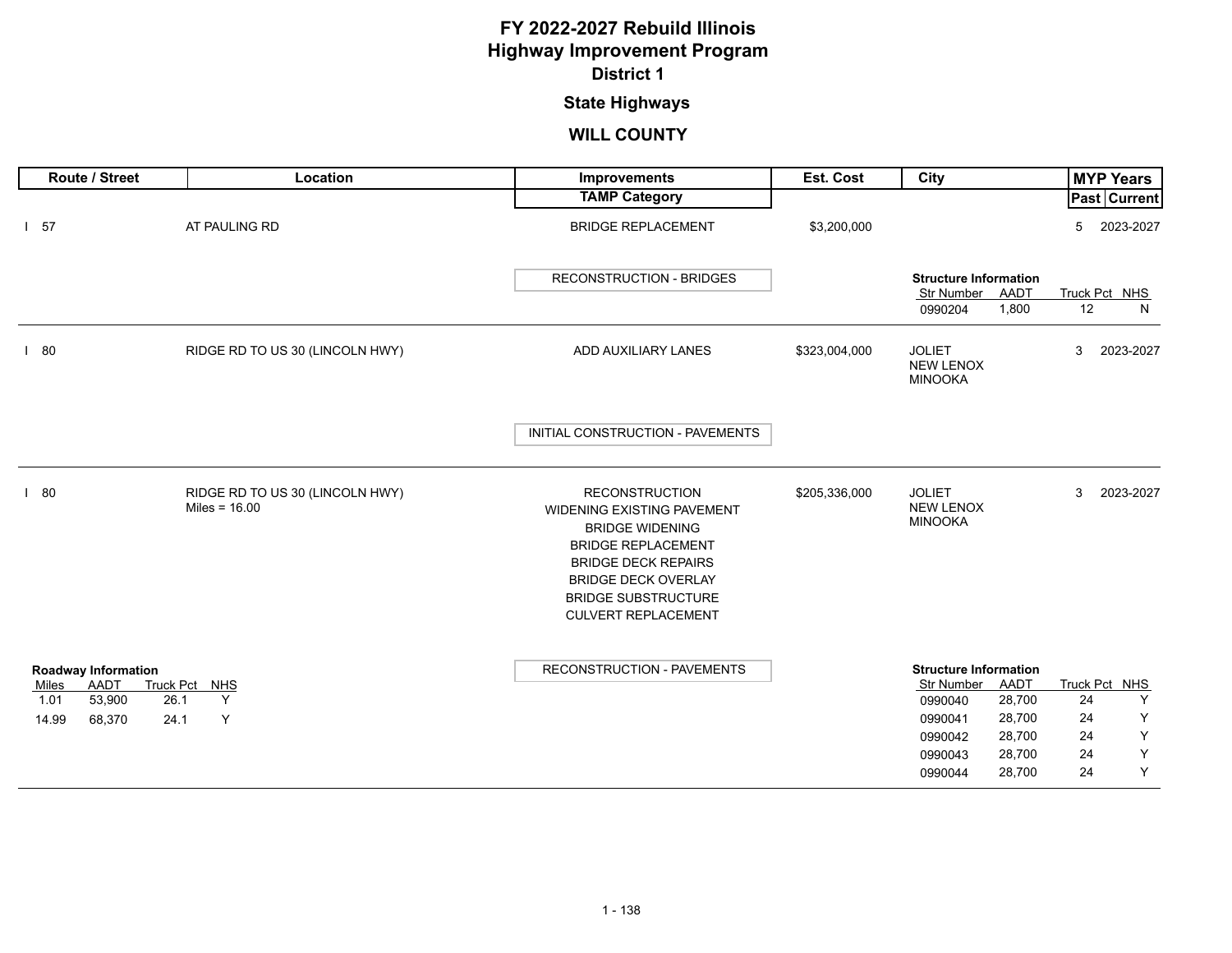### **State Highways**

| <b>Route / Street</b> | Location                                                           | Improvements                     | Est. Cost   | City                                                | <b>MYP Years</b> |
|-----------------------|--------------------------------------------------------------------|----------------------------------|-------------|-----------------------------------------------------|------------------|
|                       |                                                                    | <b>TAMP Category</b>             |             |                                                     | Past Current     |
| 180                   | RIDGE RD TO RIVER RD                                               | SHOULDER RECONSTRUCTION          | \$5,000,000 | <b>MINOOKA</b>                                      | 2022             |
|                       |                                                                    | MAINTENANCE - PAVEMENTS          |             |                                                     |                  |
| 180                   | RIDGE RD TO US 30 (LINCOLN HWY)                                    | RR FLAGGER                       | \$2,200,000 | <b>JOLIET</b><br>NEW LENOX<br><b>MINOOKA</b>        | 3<br>2023-2027   |
|                       |                                                                    | RECONSTRUCTION - PAVEMENTS       |             |                                                     |                  |
| $\vert$ 80            | CHICAGO ST TO US 30, BRIGGS ST INTCHG, &<br><b>GROUP A BRIDGES</b> | P.E. (PHASE II)                  | \$6,000,000 | <b>JOLIET</b><br><b>NEW LENOX</b><br><b>MINOOKA</b> | 3<br>2022        |
|                       |                                                                    | INITIAL CONSTRUCTION - PAVEMENTS |             |                                                     |                  |
| 80                    | RIDGE RD TO US 30 (LINCOLN HWY)                                    | UTILITY ADJUSTMENT               | \$7,500,000 | <b>JOLIET</b><br><b>NEW LENOX</b><br><b>MINOOKA</b> | 3<br>2023-2027   |
|                       |                                                                    | INITIAL CONSTRUCTION - PAVEMENTS |             |                                                     |                  |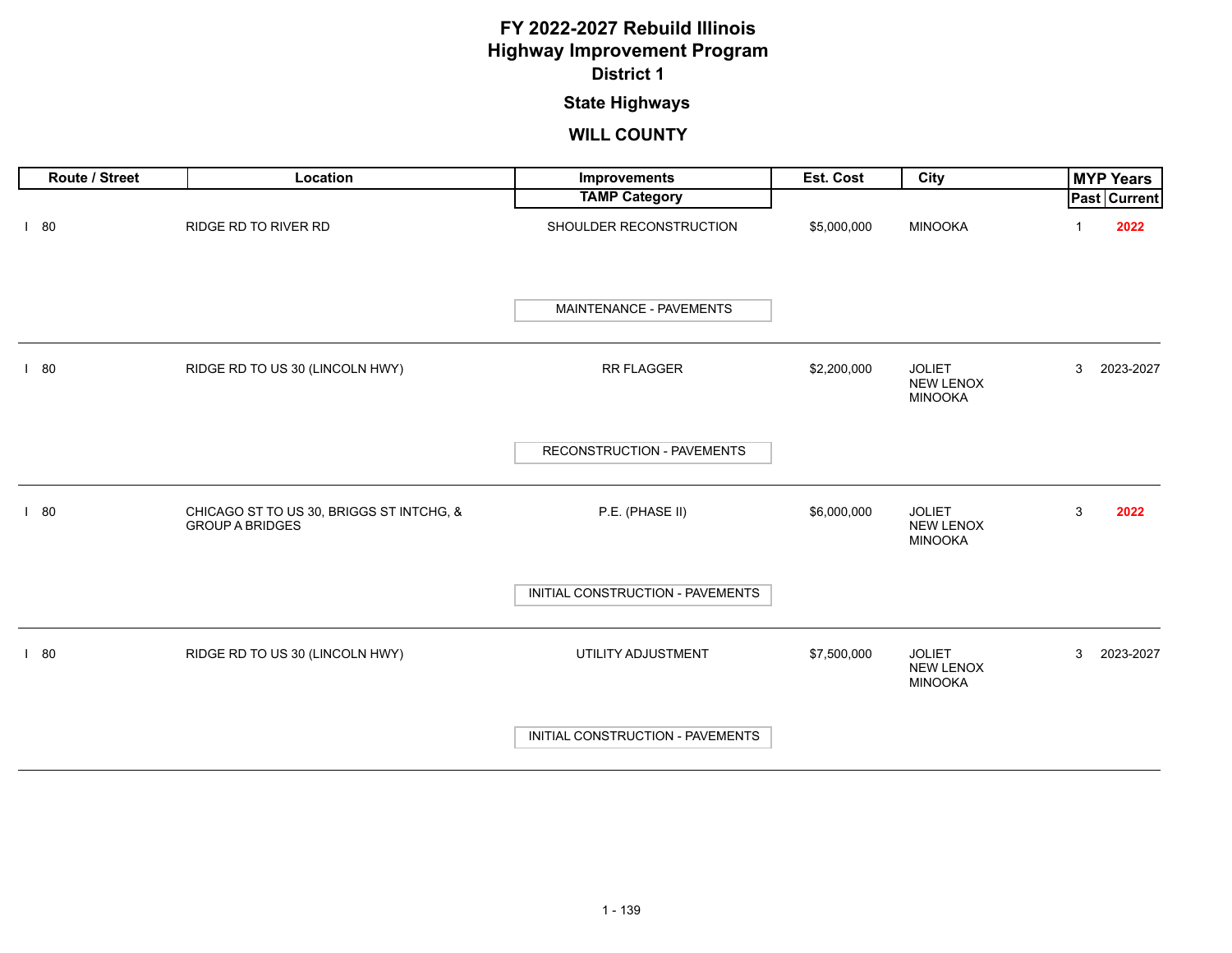# **State Highways**

| Route / Street | Location                                                                    | Improvements                     | Est. Cost    | City                                                |   | <b>MYP Years</b> |
|----------------|-----------------------------------------------------------------------------|----------------------------------|--------------|-----------------------------------------------------|---|------------------|
|                |                                                                             | <b>TAMP Category</b>             |              |                                                     |   | Past Current     |
| 180            | RIDGE RD TO US 30 (LINCOLN HWY)                                             | <b>CONSTRUCTION ENGINEERING</b>  | \$31,600,000 | <b>JOLIET</b><br><b>NEW LENOX</b><br><b>MINOOKA</b> | 3 | 2022             |
|                |                                                                             | INITIAL CONSTRUCTION - PAVEMENTS |              |                                                     |   |                  |
| 180            | RIDGE RD TO US 30 (LINCOLN HWY)                                             | <b>CONSTRUCTION ENGINEERING</b>  | \$63,400,000 | <b>JOLIET</b><br><b>NEW LENOX</b><br><b>MINOOKA</b> | 3 | 2023-2027        |
|                |                                                                             | INITIAL CONSTRUCTION - PAVEMENTS |              |                                                     |   |                  |
| 180            | E OF RIDGE RD TO RIVER RD, RIVER RD TO<br>HOUBOLT RD, & AT I-55 INTCHG      | P.E. (PHASE II)                  | \$5,400,000  | <b>JOLIET</b><br><b>NEW LENOX</b><br><b>MINOOKA</b> | 3 | 2022             |
|                |                                                                             | INITIAL CONSTRUCTION - PAVEMENTS |              |                                                     |   |                  |
| 180            | HOUBOLT RD TO CENTER ST, LARKIN AVE INTCHG, &<br><b>CORRIDOR MANAGEMENT</b> | P.E. (PHASE II)                  | \$5,700,000  | <b>JOLIET</b><br><b>NEW LENOX</b><br><b>MINOOKA</b> | 3 | 2022             |
|                |                                                                             | INITIAL CONSTRUCTION - PAVEMENTS |              |                                                     |   |                  |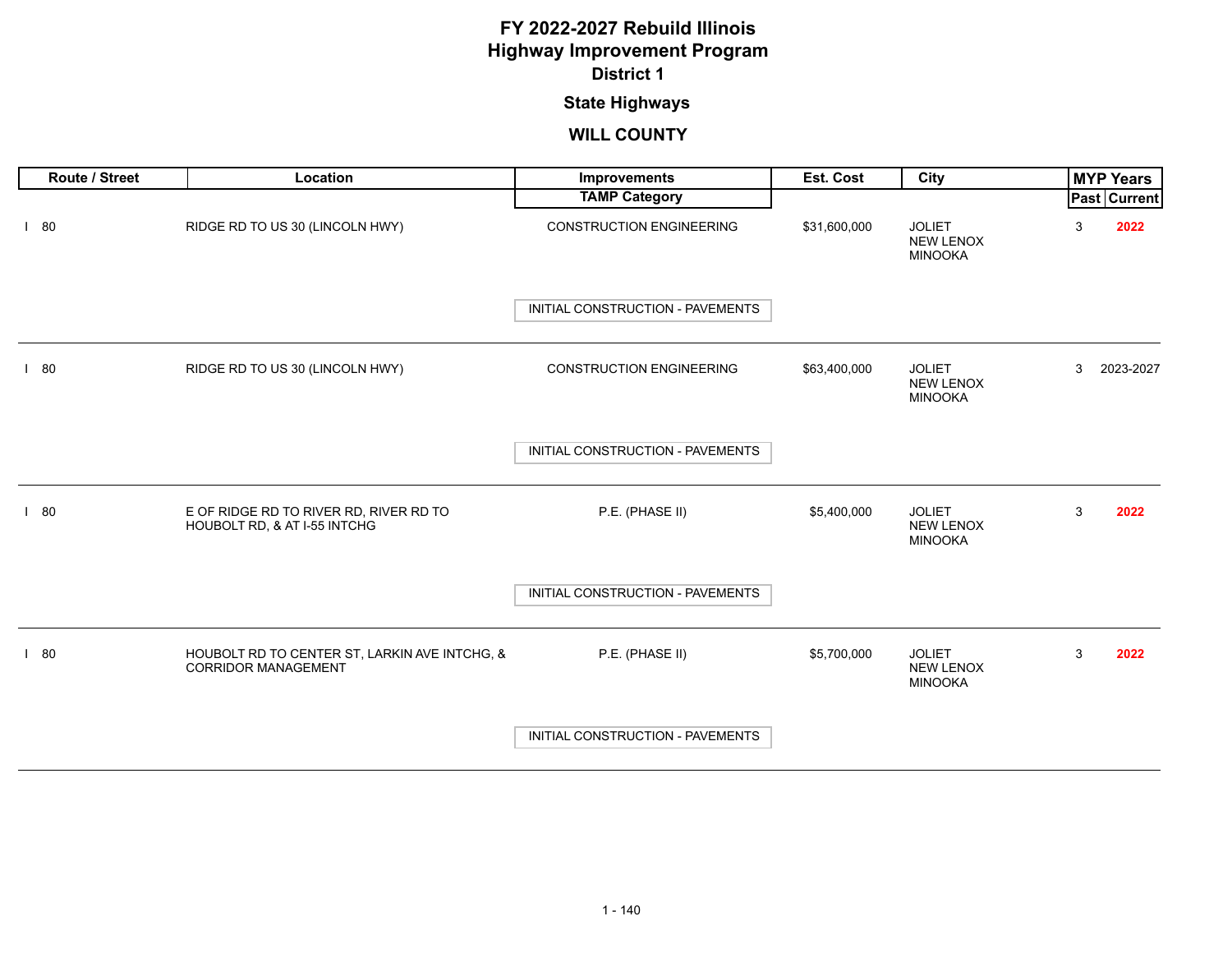# **State Highways**

| Route / Street | Location                                                               | <b>Improvements</b>                                                                                                                                                                                                | Est. Cost     | City                                                |        |    | <b>MYP Years</b> |
|----------------|------------------------------------------------------------------------|--------------------------------------------------------------------------------------------------------------------------------------------------------------------------------------------------------------------|---------------|-----------------------------------------------------|--------|----|------------------|
|                |                                                                        | <b>TAMP Category</b>                                                                                                                                                                                               |               |                                                     |        |    | Past Current     |
| 180            | AT DES PLAINES RIVER BRIDGE & CHICAGO ST &<br><b>CENTER ST INTCHGS</b> | P.E. (PHASE II)                                                                                                                                                                                                    | \$13,450,000  | <b>JOLIET</b><br><b>NEW LENOX</b><br><b>MINOOKA</b> |        | 3  | 2022             |
|                |                                                                        | INITIAL CONSTRUCTION - PAVEMENTS                                                                                                                                                                                   |               |                                                     |        |    |                  |
| 180            | AT US 6 & DES PLAINES RIVER                                            | <b>INTERCHANGE RECONSTRUCTION</b><br><b>BRIDGE (NEW)</b><br><b>BRIDGE REMOVAL/DEMOLITION</b><br><b>BRIDGE NEW DECK</b><br><b>MEDIAN REMOVAL</b><br><b>BRIDGE REPLACEMENT</b><br>RR FLAGGER<br><b>BRIDGE REPAIR</b> | \$310,000,000 | <b>JOLIET</b>                                       |        | 3  | 2023-2027        |
|                |                                                                        | <b>RECONSTRUCTION - BRIDGES</b>                                                                                                                                                                                    |               | <b>Structure Information</b>                        |        |    |                  |
|                |                                                                        |                                                                                                                                                                                                                    |               | Str Number                                          | AADT   |    | Truck Pct NHS    |
|                |                                                                        |                                                                                                                                                                                                                    |               | 0990056                                             | 40,200 | 19 | Y                |
|                |                                                                        |                                                                                                                                                                                                                    |               | 0990057                                             | 40,200 | 19 | Y                |
|                |                                                                        |                                                                                                                                                                                                                    |               | 0990058                                             | 40,200 | 23 | $\mathsf Y$      |
|                |                                                                        |                                                                                                                                                                                                                    |               | 0990059                                             | 40,200 | 19 | $\mathsf Y$      |
|                |                                                                        |                                                                                                                                                                                                                    |               | 0990083                                             | 24,600 | 26 | Υ                |
| 180            | AT US 6 & DES PLAINES RIVER                                            | <b>CONSTRUCTION ENGINEERING</b>                                                                                                                                                                                    | \$35,000,000  | <b>JOLIET</b>                                       |        | 3  | 2023-2027        |
|                |                                                                        | <b>RECONSTRUCTION - BRIDGES</b>                                                                                                                                                                                    |               |                                                     |        |    |                  |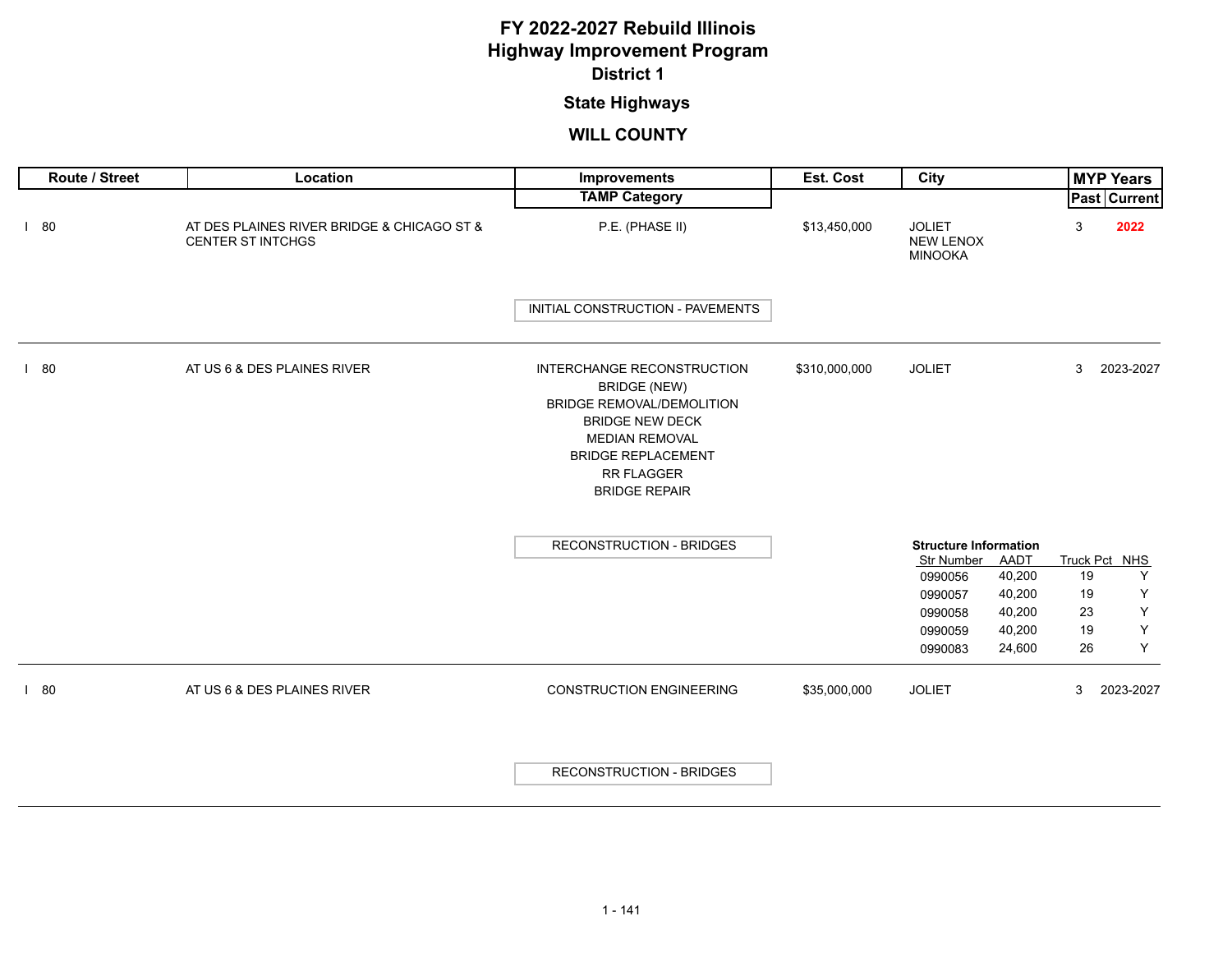### **State Highways**

| Route / Street | Location                                  | Improvements                                        | Est. Cost    | City                                                                                                | <b>MYP Years</b>                    |
|----------------|-------------------------------------------|-----------------------------------------------------|--------------|-----------------------------------------------------------------------------------------------------|-------------------------------------|
|                |                                           | <b>TAMP Category</b>                                |              |                                                                                                     | Past Current                        |
| 180            | AT SHEPLEY RD                             | <b>BRIDGE REPLACEMENT</b>                           | \$5,000,000  |                                                                                                     | 2022                                |
|                |                                           | RECONSTRUCTION - BRIDGES                            |              | <b>Structure Information</b><br>Str Number AADT<br>1,050<br>0990179                                 | Truck Pct NHS<br>9<br>N             |
| 180            | AT RIVER RD                               | <b>BRIDGE REPLACEMENT</b>                           | \$2,010,000  |                                                                                                     | 2023-2027<br>19                     |
|                |                                           | <b>RECONSTRUCTION - BRIDGES</b>                     |              | <b>Structure Information</b><br>Str Number<br>AADT<br>1,750<br>0990177                              | Truck Pct NHS<br>9<br>N             |
| 180            | AT ROCK RUN CREEK                         | <b>BRIDGE REPLACEMENT</b>                           | \$10,600,000 | <b>JOLIET</b>                                                                                       | $5\overline{)}$<br>2023-2027        |
|                |                                           | RECONSTRUCTION - BRIDGES                            |              | <b>Structure Information</b><br>Str Number<br>AADT<br>32,300<br>0990046<br>32,300<br>0990047        | Truck Pct NHS<br>Y<br>24<br>24<br>Y |
| 180            | OVER JOLIET JUNCTION TRAIL (ABANDONED RR) | <b>BRIDGE REPLACEMENT</b><br><b>BRIDGE WIDENING</b> | \$15,595,000 | <b>JOLIET</b>                                                                                       | 5<br>2023-2027                      |
|                |                                           | <b>RECONSTRUCTION - BRIDGES</b>                     |              | <b>Structure Information</b><br><b>Str Number</b><br>AADT<br>31,050<br>0990048<br>31,050<br>0990049 | Truck Pct NHS<br>24<br>Y<br>24<br>Υ |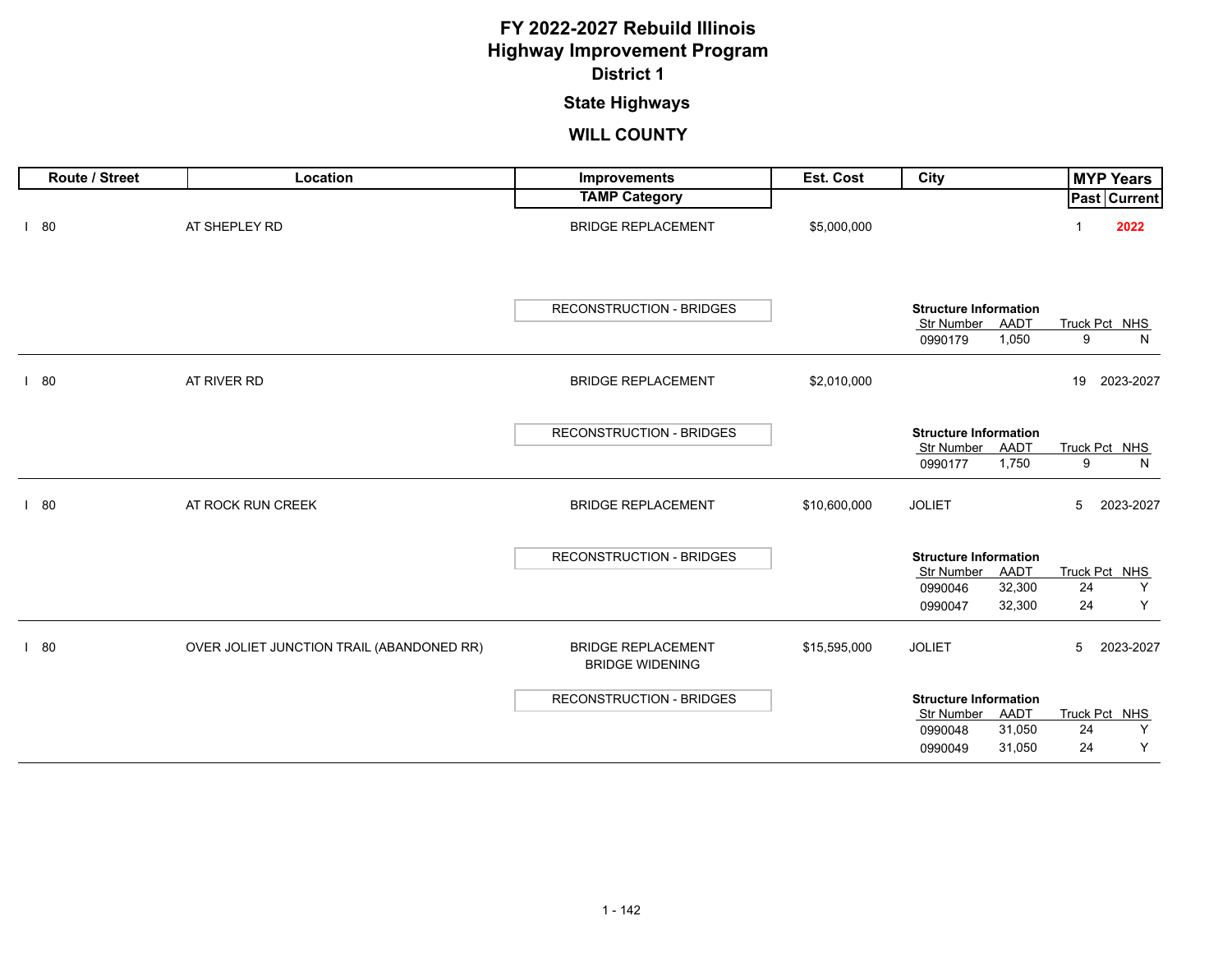### **State Highways**

| Route / Street                         | Location                                                                       | Improvements                                                                                                                                                                     | Est. Cost    | City                                    | <b>MYP Years</b>         |
|----------------------------------------|--------------------------------------------------------------------------------|----------------------------------------------------------------------------------------------------------------------------------------------------------------------------------|--------------|-----------------------------------------|--------------------------|
|                                        |                                                                                | <b>TAMP Category</b>                                                                                                                                                             |              |                                         | Past Current             |
| 180                                    | ILL 53 (CHICAGO ST) TO ROWELL AVE (GROUP A<br>STRUCTURES EB)                   | <b>CONSTRUCTION ENGINEERING</b>                                                                                                                                                  | \$441,000    | <b>JOLIET</b>                           | 2023-2027<br>1           |
|                                        |                                                                                | <b>RECONSTRUCTION - BRIDGES</b>                                                                                                                                                  |              |                                         |                          |
| 180<br>(WESTBOUND)                     | ILL 53 (CHICAGO ST) TO ROWELL AVE (GROUP A<br>STRUCTURES WB)<br>Miles = $1.05$ | <b>BRIDGE REPLACEMENT</b><br><b>BRIDGE SUPERSTRUCTURE</b><br><b>BRIDGE WIDENING</b><br><b>RECONSTRUCTION</b><br><b>BRIDGE REPAIR</b><br><b>RR FLAGGER</b>                        | \$35,130,000 | <b>JOLIET</b>                           | 9<br>2023-2027           |
| <b>Roadway Information</b>             |                                                                                | <b>RECONSTRUCTION - BRIDGES</b>                                                                                                                                                  |              | <b>Structure Information</b>            |                          |
| <b>AADT</b><br>Miles<br>80,020<br>1.05 | Truck Pct NHS<br>Y<br>23.8                                                     |                                                                                                                                                                                  |              | Str Number<br>AADT<br>40,200<br>0990061 | Truck Pct NHS<br>23<br>Y |
|                                        |                                                                                |                                                                                                                                                                                  |              | 40,200<br>0990063                       | 23<br>Υ                  |
|                                        |                                                                                |                                                                                                                                                                                  |              | 39,850<br>0990067                       | Υ<br>24                  |
| 180                                    | ILL 53 (CHICAGO ST) TO ROWELL AVE (GROUP A<br>STRUCTURES WB)                   | <b>CONSTRUCTION ENGINEERING</b>                                                                                                                                                  | \$5,300,000  | <b>JOLIET</b>                           | 2023-2027<br>4           |
|                                        |                                                                                | <b>RECONSTRUCTION - BRIDGES</b>                                                                                                                                                  |              |                                         |                          |
| 180                                    | ILL 53 (CHICAGO ST) TO GARDNER ST<br>Miles = $0.10$                            | <b>BRIDGE NEW DECK</b><br><b>BRIDGE REHABILITATION</b><br><b>BRIDGE REPAIR</b><br><b>BRIDGE REPLACEMENT</b><br><b>RECONSTRUCTION</b><br><b>SAFETY IMPROVEMENTS</b><br>RR FLAGGER | \$6,315,000  | <b>JOLIET</b>                           | 3<br>2023-2027           |
|                                        |                                                                                | RECONSTRUCTION - BRIDGES                                                                                                                                                         |              | <b>Structure Information</b>            |                          |
|                                        |                                                                                |                                                                                                                                                                                  |              | Str Number<br><b>AADT</b>               | Truck Pct NHS            |
|                                        |                                                                                |                                                                                                                                                                                  |              | 0990060<br>40,200                       | 23<br>Y                  |
|                                        |                                                                                |                                                                                                                                                                                  |              | 40,200<br>0990059                       | 19<br>Υ                  |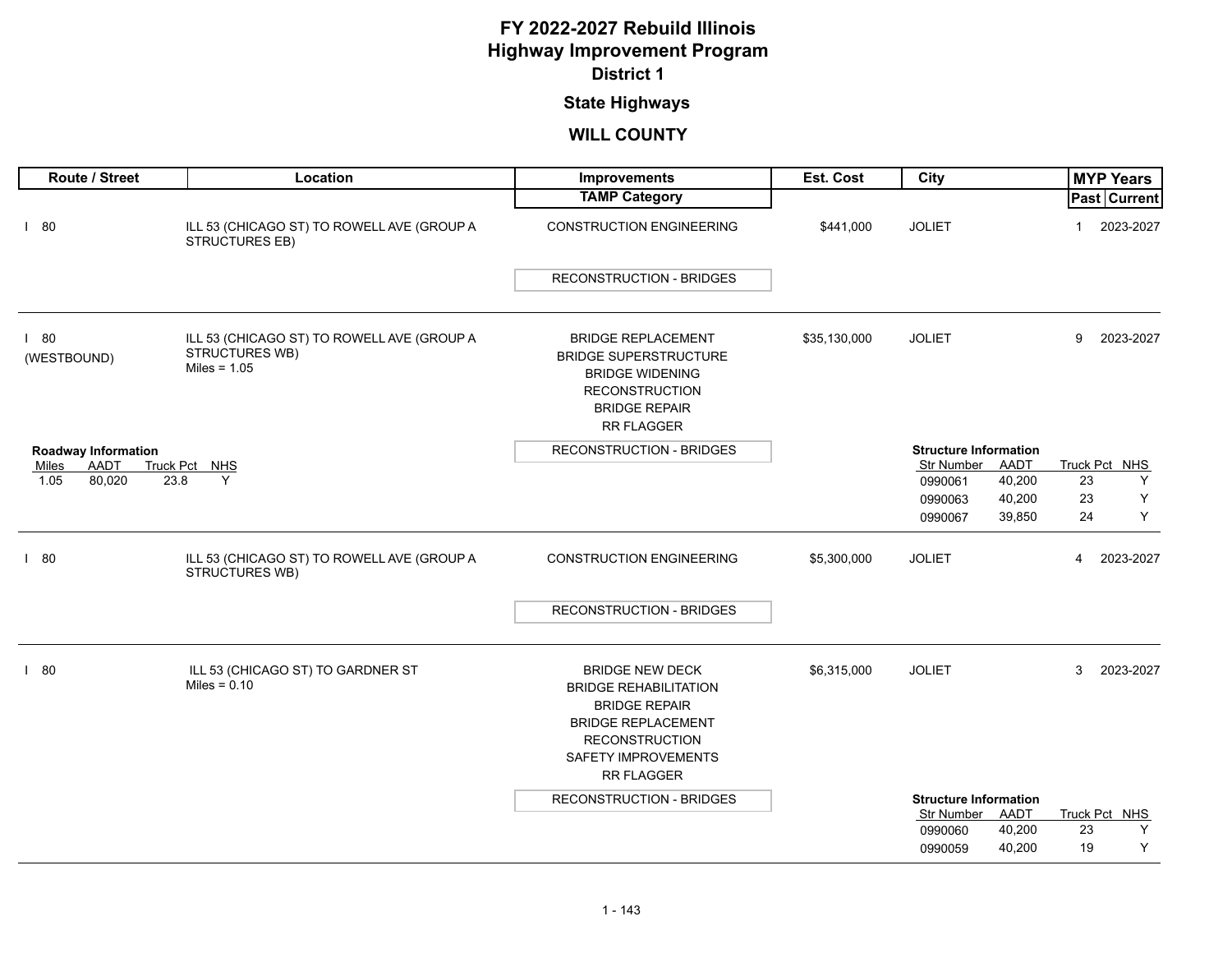# **State Highways**

| Route / Street | Location      | Improvements                                        | Est. Cost   | City                                            | <b>MYP Years</b>     |
|----------------|---------------|-----------------------------------------------------|-------------|-------------------------------------------------|----------------------|
|                |               | <b>TAMP Category</b>                                |             |                                                 | Past Current         |
| 180            | AT BRIGGS ST  | <b>BRIDGE REPLACEMENT</b><br><b>BRIDGE WIDENING</b> | \$8,391,000 |                                                 | 5<br>2023-2027       |
|                |               | <b>RECONSTRUCTION - BRIDGES</b>                     |             | <b>Structure Information</b>                    |                      |
|                |               |                                                     |             | Str Number<br>AADT                              | Truck Pct NHS        |
|                |               |                                                     |             | 12,700<br>0990216                               | 12<br>N              |
| 180            | AT GOUGAR RD  | <b>BRIDGE REPLACEMENT</b>                           | \$4,300,000 | <b>NEW LENOX</b>                                | 5<br>2023-2027       |
|                |               | <b>RECONSTRUCTION - BRIDGES</b>                     |             | <b>Structure Information</b>                    |                      |
|                |               |                                                     |             | Str Number<br>AADT                              | Truck Pct NHS        |
|                |               |                                                     |             | 10,900<br>0990203                               | $10\,$<br>N          |
| 180            | AT FRANCIS RD | <b>BRIDGE REPLACEMENT</b>                           | \$3,500,000 |                                                 | 5<br>2023-2027       |
|                |               | RECONSTRUCTION - BRIDGES                            |             | <b>Structure Information</b>                    |                      |
|                |               |                                                     |             | Str Number AADT                                 | Truck Pct NHS        |
|                |               |                                                     |             | 3,950<br>0990205                                | $\overline{1}$<br>N  |
| 180            | AT FRANCIS RD | <b>LAND ACQUISITION</b>                             | \$50,000    |                                                 | $\mathbf{1}$<br>2022 |
|                |               |                                                     |             |                                                 |                      |
|                |               | RECONSTRUCTION - BRIDGES                            |             |                                                 |                      |
|                |               |                                                     |             |                                                 |                      |
| 180            | AT WOLF RD    | <b>BRIDGE NEW DECK</b><br><b>BRIDGE WIDENING</b>    | \$3,305,000 | <b>MOKENA</b>                                   | 5<br>2023-2027       |
|                |               | <b>BIKEWAY</b>                                      |             |                                                 |                      |
|                |               | <b>DRAINAGE</b>                                     |             |                                                 |                      |
|                |               | SHOULDER RECONSTRUCTION                             |             |                                                 |                      |
|                |               | <b>CURB AND GUTTER</b>                              |             |                                                 |                      |
|                |               | <b>REHABILITATION - BRIDGES</b>                     |             | <b>Structure Information</b><br>Str Number AADT | Truck Pct NHS        |
|                |               |                                                     |             | 0990192<br>15,800                               | 6<br>N               |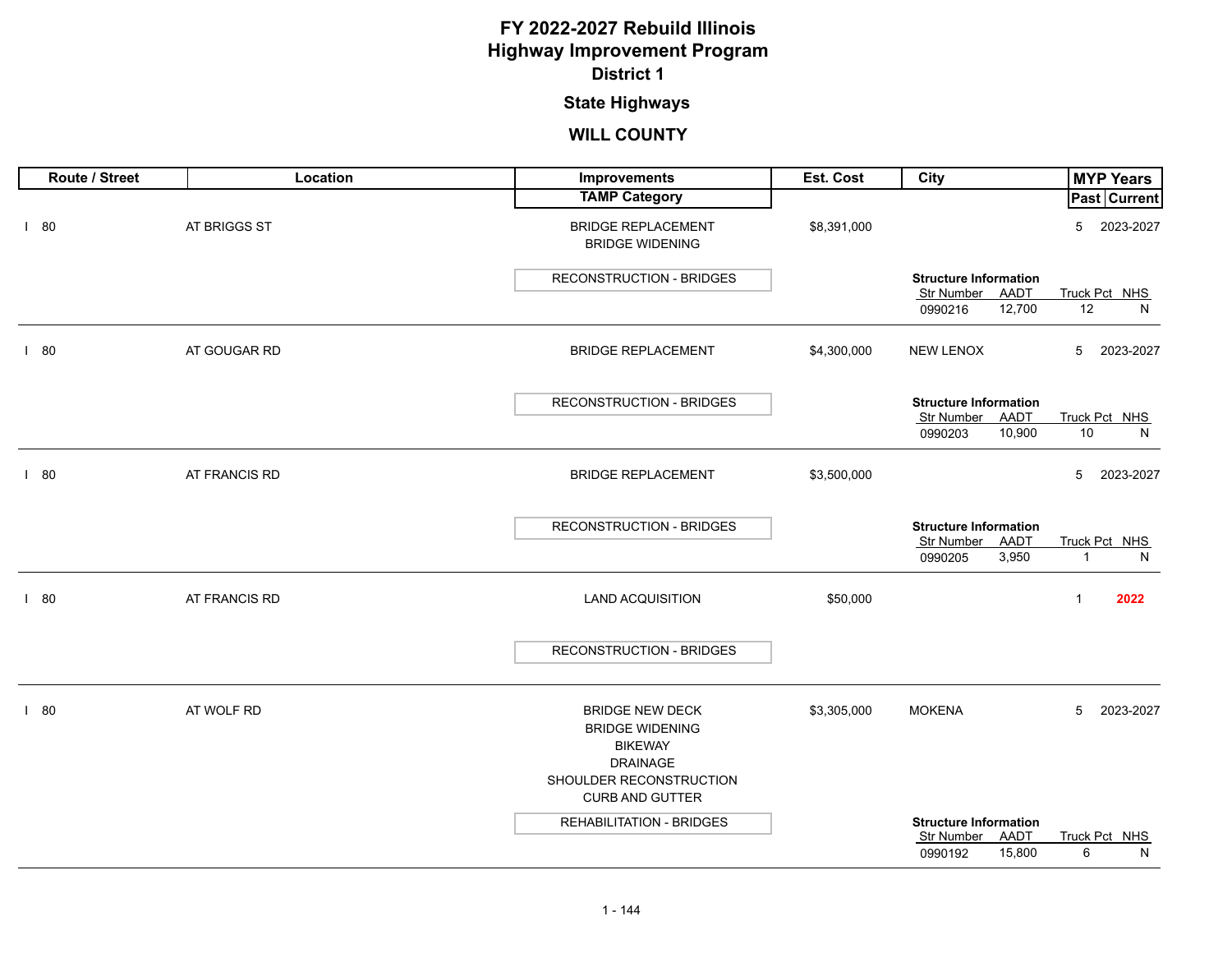# **State Highways**

| <b>Route / Street</b>              | Location                                 | Improvements                    | <b>Est. Cost</b> | City                                | <b>MYP Years</b>            |
|------------------------------------|------------------------------------------|---------------------------------|------------------|-------------------------------------|-----------------------------|
|                                    |                                          | <b>TAMP Category</b>            |                  |                                     | Past Current                |
| 180                                | AT WOLF RD                               | P.E. (PHASE II)                 | \$500,000        | <b>MOKENA</b>                       | 2022<br>4                   |
|                                    |                                          | <b>REHABILITATION - BRIDGES</b> |                  |                                     |                             |
| <b>US 30</b><br>JEFFERSON ST       | AT DES PLAINES RIVER                     | <b>BRIDGE SUPERSTRUCTURE</b>    | \$12,000,000     | <b>JOLIET</b>                       | 2023-2027<br>$\overline{4}$ |
|                                    |                                          | <b>REHABILITATION - BRIDGES</b> |                  | <b>Structure Information</b>        |                             |
|                                    |                                          |                                 |                  | Str Number AADT<br>6,200<br>0990166 | Truck Pct NHS<br>10<br>Y    |
| US 30<br>JEFFERSON ST              | AT DES PLAINES RIVER                     | P.E. (PHASE II)                 | \$1,000,000      | <b>JOLIET</b>                       | 2023-2027<br>$\mathbf{1}$   |
|                                    |                                          | <b>REHABILITATION - BRIDGES</b> |                  |                                     |                             |
| <b>US 30</b><br>JEFFERSON ST       | AT DES PLAINES RIVER                     | <b>CONSTRUCTION ENGINEERING</b> | \$1,800,000      | <b>JOLIET</b>                       | $\overline{2}$<br>2023-2027 |
|                                    |                                          | <b>REHABILITATION - BRIDGES</b> |                  |                                     |                             |
| <b>US 30</b><br><b>LINCOLN HWY</b> | I-80 TO E OF CHURCH ST<br>Miles = $1.51$ | SMART OVERLAY                   | \$2,000,000      | NEW LENOX                           | 2023-2027<br>$\mathbf{1}$   |
|                                    |                                          | PRESERVATION - PAVEMENTS        |                  |                                     |                             |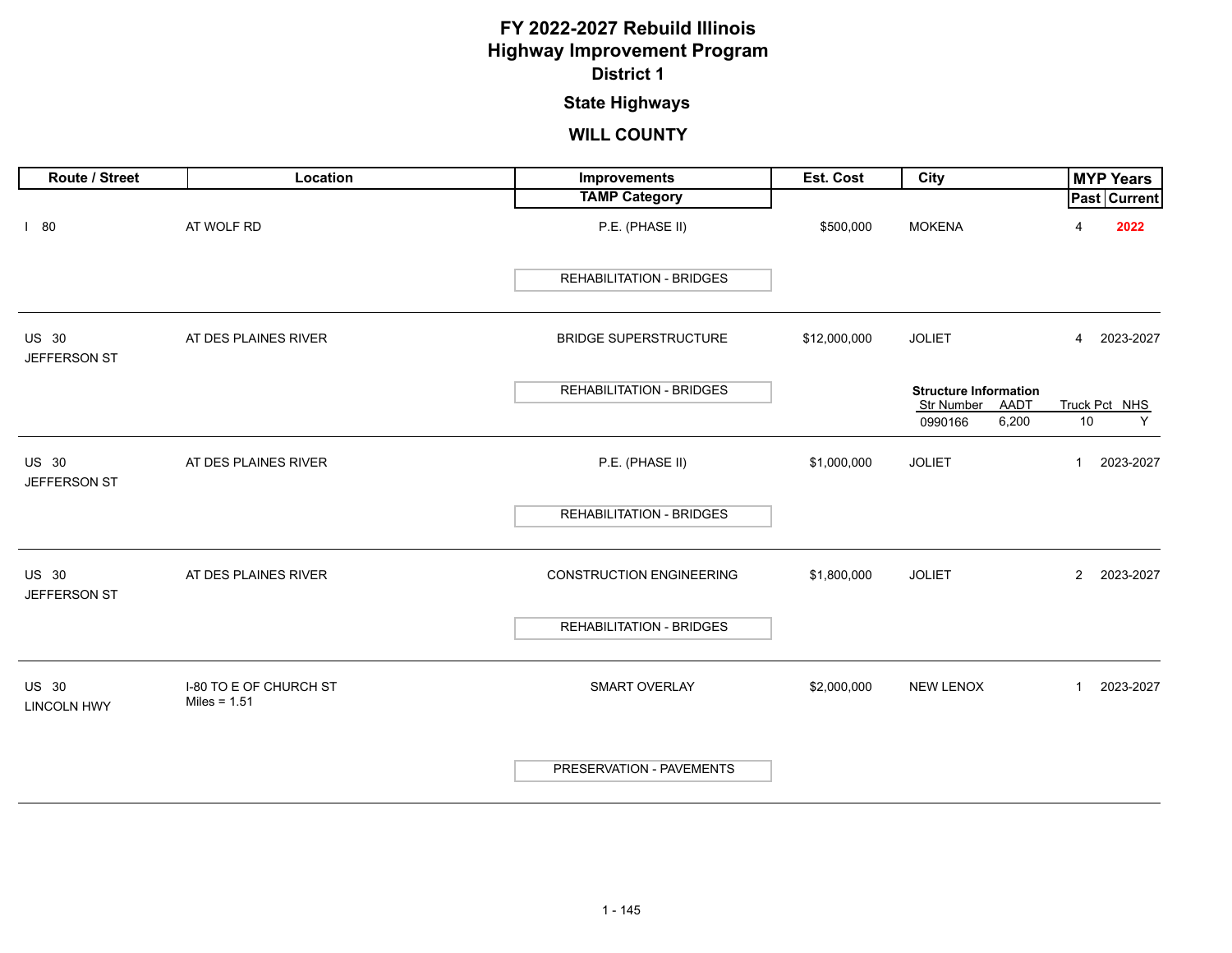# **State Highways**

| <b>Route / Street</b>            | Location                                 | Improvements                                                                                                                                                     | <b>Est. Cost</b> | City                                   | <b>MYP Years</b>                     |
|----------------------------------|------------------------------------------|------------------------------------------------------------------------------------------------------------------------------------------------------------------|------------------|----------------------------------------|--------------------------------------|
|                                  |                                          | <b>TAMP Category</b>                                                                                                                                             |                  |                                        | Past Current                         |
| <b>US 30 A</b><br><b>CASS ST</b> | AT DES PLAINES RIVER                     | <b>BRIDGE SUPERSTRUCTURE</b>                                                                                                                                     | \$10,000,000     | <b>JOLIET</b>                          | 2023-2027<br>5                       |
|                                  |                                          | <b>REHABILITATION - BRIDGES</b>                                                                                                                                  |                  | <b>Structure Information</b>           |                                      |
|                                  |                                          |                                                                                                                                                                  |                  | Str Number AADT                        | Truck Pct NHS                        |
|                                  |                                          |                                                                                                                                                                  |                  | 17,600<br>0990101                      | 3<br>Y                               |
| <b>US 30 A</b><br><b>CASS ST</b> | AT DES PLAINES RIVER                     | P.E. (PHASE II)                                                                                                                                                  | \$1,000,000      | <b>JOLIET</b>                          | 3<br>2023-2027                       |
|                                  |                                          | <b>REHABILITATION - BRIDGES</b>                                                                                                                                  |                  |                                        |                                      |
|                                  |                                          |                                                                                                                                                                  |                  |                                        |                                      |
| <b>US 30 A</b><br><b>CASS ST</b> | AT DES PLAINES RIVER                     | <b>CONSTRUCTION ENGINEERING</b>                                                                                                                                  | \$1,500,000      | <b>JOLIET</b>                          | 5<br>2023-2027                       |
|                                  |                                          | <b>REHABILITATION - BRIDGES</b>                                                                                                                                  |                  |                                        |                                      |
| <b>US 52</b><br>JEFFERSON ST     | RIVER RD TO HOUBOLT RD<br>Miles = $2.50$ | <b>BRIDGE WIDENING</b><br><b>CULVERT EXTENSION</b><br><b>RECONSTRUCTION</b><br><b>WIDENING EXISTING PAVEMENT</b><br><b>TURNING LANES</b><br><b>BRIDGE REPAIR</b> | \$30,400,000     | SHOREWOOD<br><b>JOLIET</b>             | 3<br>2023-2027                       |
| <b>Roadway Information</b>       |                                          | <b>REHABILITATION - BRIDGES</b>                                                                                                                                  |                  | <b>Structure Information</b>           |                                      |
| AADT<br>Miles<br>21,900<br>2.50  | Truck Pct NHS<br>5.5<br>P                |                                                                                                                                                                  |                  | Str Number<br>AADT<br>7,500<br>0990276 | Truck Pct NHS<br>$\overline{7}$<br>Y |
|                                  |                                          |                                                                                                                                                                  |                  | 28,100<br>0990294                      | 5<br>Υ                               |
|                                  |                                          |                                                                                                                                                                  |                  | 27,700<br>0990139                      | Y<br>5                               |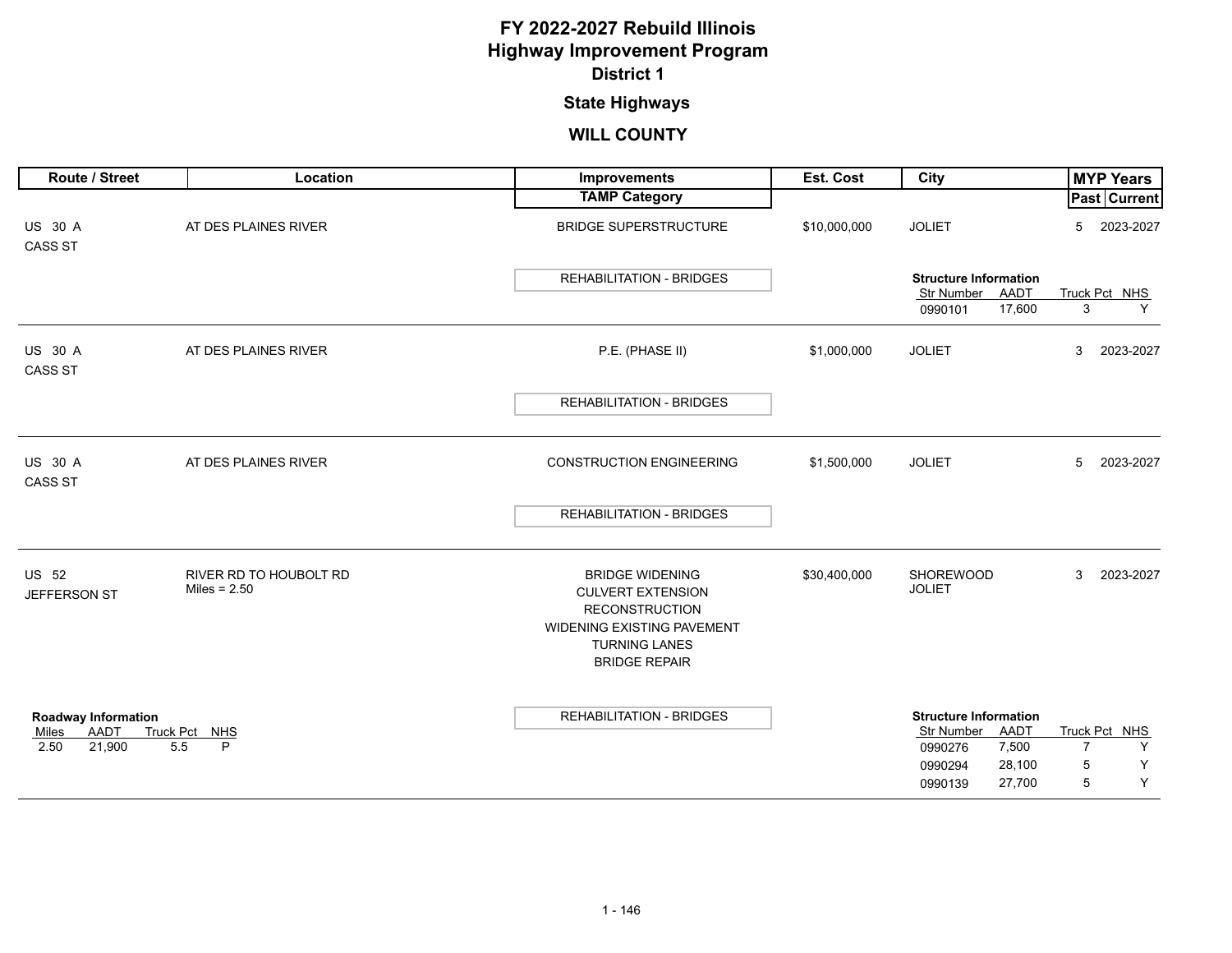### **State Highways**

| Route / Street               | Location                                 | Improvements                     | Est. Cost    | City                       | <b>MYP Years</b>            |
|------------------------------|------------------------------------------|----------------------------------|--------------|----------------------------|-----------------------------|
|                              |                                          | <b>TAMP Category</b>             |              |                            | Past Current                |
| US 52<br>JEFFERSON ST        | RIVER RD TO HOUBOLT RD<br>Miles = $0.01$ | ADDITIONAL LANES                 | \$45,600,000 | SHOREWOOD<br><b>JOLIET</b> | 2023-2027<br>$\overline{2}$ |
|                              |                                          | INITIAL CONSTRUCTION - PAVEMENTS |              |                            |                             |
| <b>US 52</b><br>JEFFERSON ST | RIVER RD TO HOUBOLT RD                   | P.E. (PHASE II)                  | \$3,800,000  | SHOREWOOD<br><b>JOLIET</b> | $\overline{2}$<br>2022      |
|                              |                                          | INITIAL CONSTRUCTION - PAVEMENTS |              |                            |                             |
| <b>US 52</b><br>JEFFERSON ST | RIVER RD TO HOUBOLT RD                   | <b>LAND ACQUISITION</b>          | \$1,500,000  | SHOREWOOD<br><b>JOLIET</b> | $\overline{2}$<br>2022      |
|                              |                                          | INITIAL CONSTRUCTION - PAVEMENTS |              |                            |                             |
| <b>US 52</b><br>JEFFERSON ST | RIVER RD TO HOUBOLT RD                   | UTILITY ADJUSTMENT               | \$1,000,000  | SHOREWOOD<br><b>JOLIET</b> | 2023-2027<br>3              |
|                              |                                          | INITIAL CONSTRUCTION - PAVEMENTS |              |                            |                             |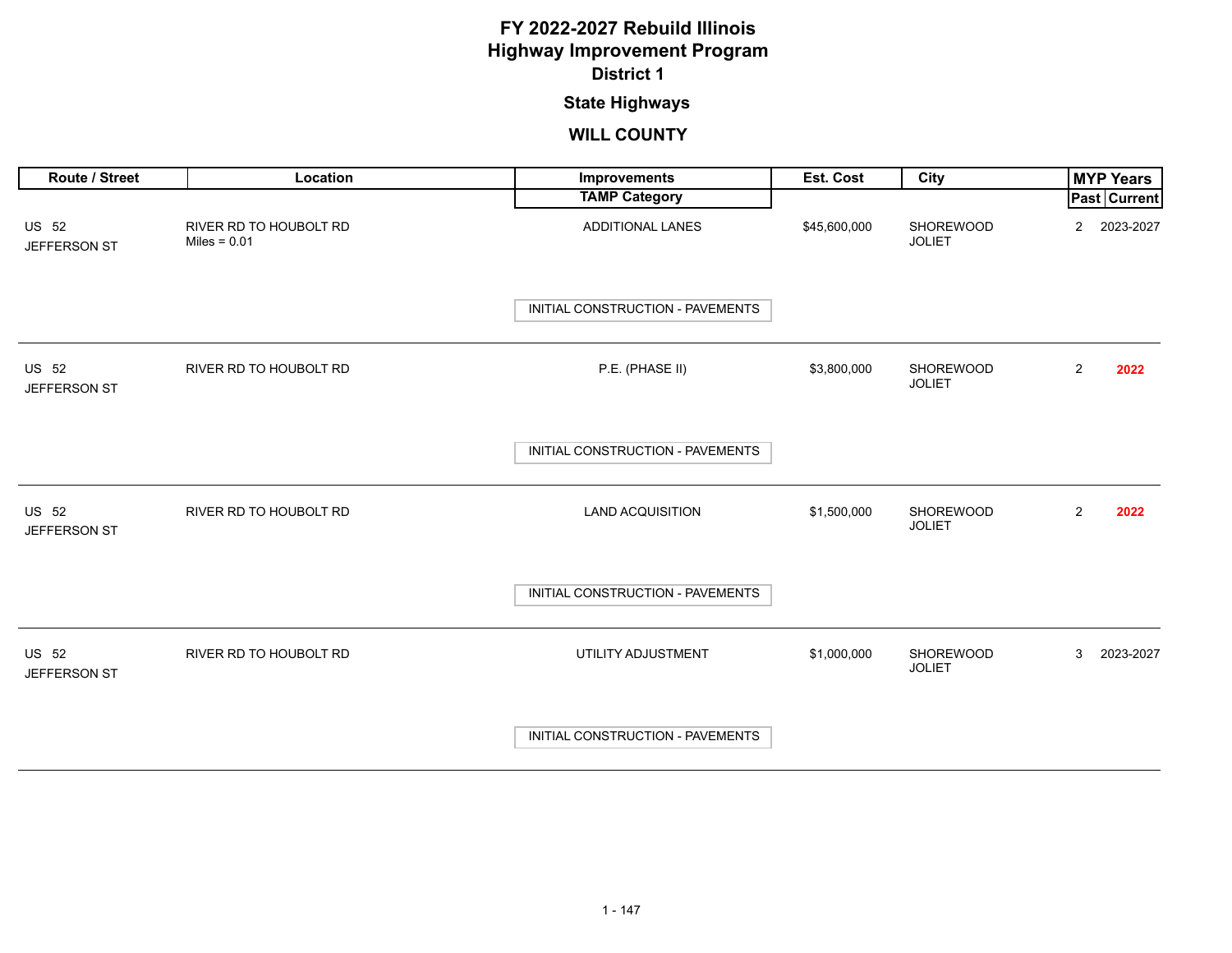# **State Highways**

| Route / Street               | Location                                       | Improvements                                                      | Est. Cost   | City                       | <b>MYP Years</b>          |
|------------------------------|------------------------------------------------|-------------------------------------------------------------------|-------------|----------------------------|---------------------------|
|                              |                                                | <b>TAMP Category</b>                                              |             |                            | Past Current              |
| US 52<br>JEFFERSON ST        | RIVER RD TO HOUBOLT RD                         | <b>CONSTRUCTION ENGINEERING</b>                                   | \$9,880,000 | SHOREWOOD<br><b>JOLIET</b> | 2023-2027<br>3            |
|                              |                                                | INITIAL CONSTRUCTION - PAVEMENTS                                  |             |                            |                           |
| <b>US 52</b><br>JEFFERSON ST | AT I-55 & AT NE/SE FR RD                       | TRAF SIGNAL REPLACEMENT<br>CHANNELIZATION<br><b>BRIDGE REPAIR</b> | \$4,203,000 | SHOREWOOD                  | 2023-2027<br>3            |
|                              |                                                | MISCELLANEOUS IMPROVEMENTS                                        |             |                            |                           |
| <b>US 52</b><br>JEFFERSON ST | AT I-55 & AT NE/SE FR RD                       | <b>CONSTRUCTION ENGINEERING</b>                                   | \$550,000   | SHOREWOOD                  | 2023-2027<br>$\mathbf{1}$ |
|                              |                                                | MISCELLANEOUS IMPROVEMENTS                                        |             |                            |                           |
| <b>US 52</b><br>CEDAR RD     | AT DITCH N OF FORKED CREEK 2.9 MI S OF HOFF RD | <b>CULVERT REPLACEMENT</b>                                        | \$650,000   |                            | 2023-2027<br>5            |
|                              |                                                | MISCELLANEOUS IMPROVEMENTS                                        |             |                            |                           |
| ILL 1<br>CHICAGO RD          | 34TH ST TO SCREMENTI LN                        | <b>CRACK &amp; JOINT SEALING</b>                                  | \$100,000   | <b>STEGER</b>              | 2023-2027<br>1            |
|                              |                                                | PRESERVATION - PAVEMENTS                                          |             |                            |                           |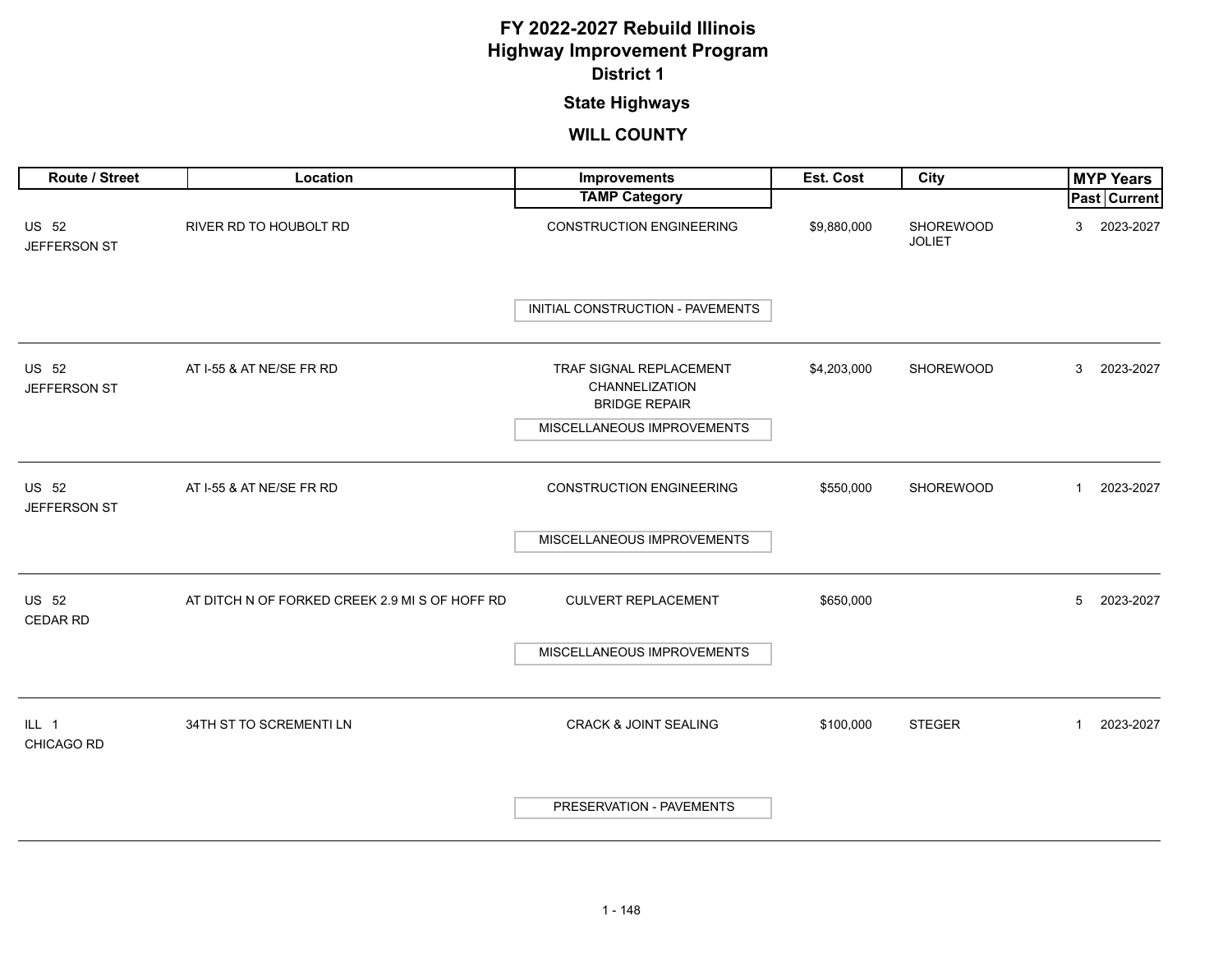### **State Highways**

| Route / Street             | Location                                   | Improvements                                                           | Est. Cost   | City            | <b>MYP Years</b>          |
|----------------------------|--------------------------------------------|------------------------------------------------------------------------|-------------|-----------------|---------------------------|
|                            |                                            | <b>TAMP Category</b>                                                   |             |                 | Past   Current            |
| ILL 1<br><b>MAIN ST</b>    | UNION AVE TO BURVILLE RD<br>Miles = $1.68$ | SMART OVERLAY                                                          | \$2,000,000 | CRETE           | 2023-2027<br>$\mathbf{1}$ |
|                            |                                            | PRESERVATION - PAVEMENTS                                               |             |                 |                           |
| ILL 7<br><b>RENWICK RD</b> | AT ILL 53 (INDEPENDENCE BLVD)              | TRAF SIGNAL INSTALLATION<br>RAISED PAVEMENT MARKERS<br>LEFT TURN LANES | \$870,000   | <b>LOCKPORT</b> | 2 2023-2027               |
|                            |                                            | MISCELLANEOUS IMPROVEMENTS                                             |             |                 |                           |
| ILL 7<br><b>RENWICK RD</b> | OVER EJ & E RR                             | <b>BRIDGE DECK OVERLAY</b><br>BRIDGE JOINT REPLACE/REPAIR              | \$700,000   | <b>LOCKPORT</b> | $\overline{2}$<br>2022    |
|                            |                                            | PRESERVATION - BRIDGES                                                 |             |                 |                           |
| ILL <sub>7</sub><br>9TH ST | ILL 171 TO E OF REED ST<br>Miles = $1.40$  | SMART OVERLAY                                                          | \$1,500,000 | <b>LOCKPORT</b> | 2023-2027<br>$\mathbf{1}$ |
|                            |                                            | PRESERVATION - PAVEMENTS                                               |             |                 |                           |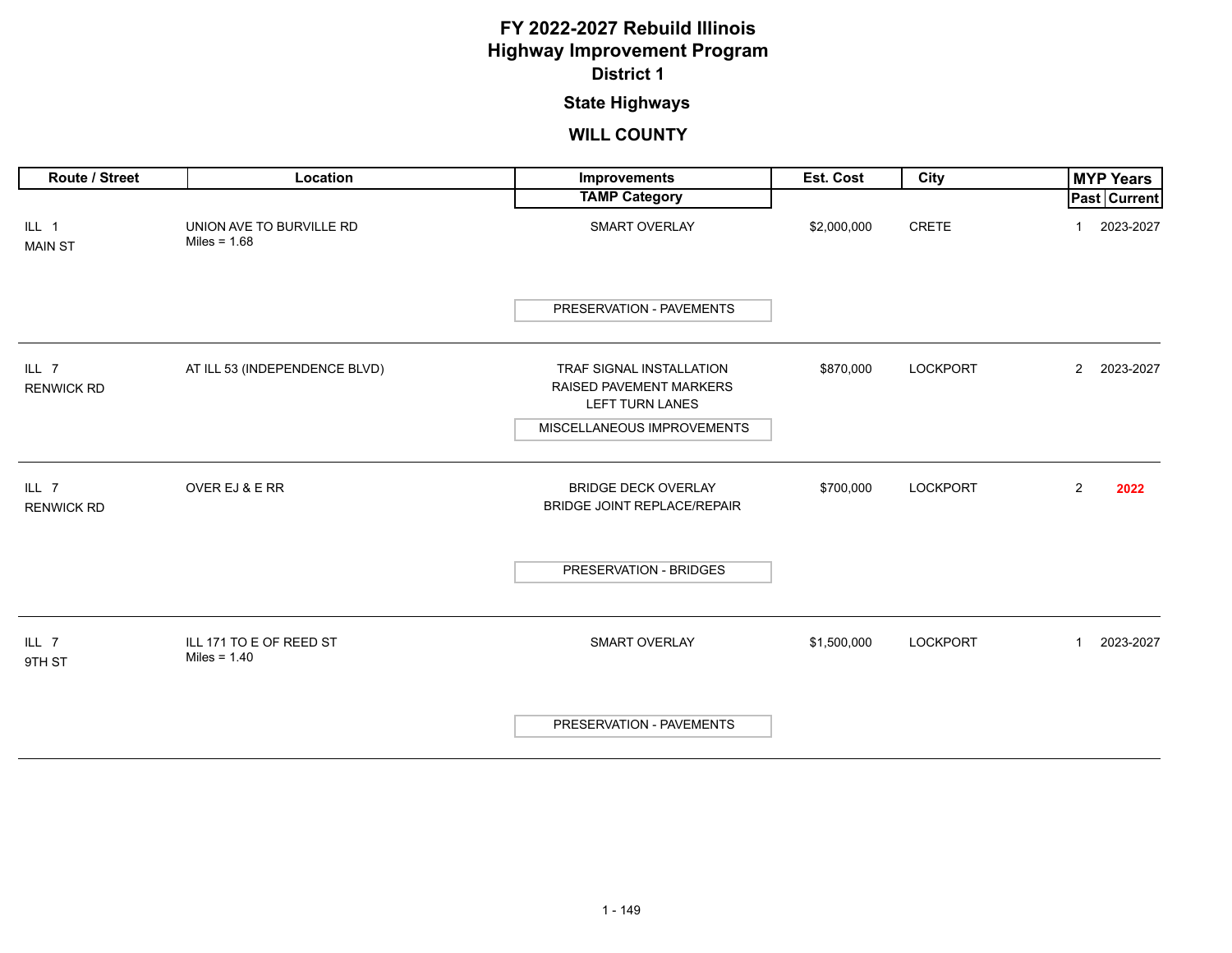### **State Highways**

| Route / Street                         | Location                                 | <b>Improvements</b>                                                                                            | Est. Cost    | City                                                |                | <b>MYP Years</b> |
|----------------------------------------|------------------------------------------|----------------------------------------------------------------------------------------------------------------|--------------|-----------------------------------------------------|----------------|------------------|
|                                        |                                          | <b>TAMP Category</b>                                                                                           |              |                                                     |                | Past Current     |
| <b>ILL 50</b><br><b>CICERO AVE</b>     | AT GOVERNORS HWY & AT DRALLE RD          | TRAF SIGNAL MODERNIZATION<br>CHANNELIZATION<br>TRAF SIGNAL INSTALLATION<br>ADA IMPROVEMENTS<br>RR INTERCONNECT | \$2,000,000  | <b>UNIVERSITY PARK</b>                              | $\overline{2}$ | 2023-2027        |
|                                        |                                          | MISCELLANEOUS IMPROVEMENTS                                                                                     |              |                                                     |                |                  |
| <b>ILL 50</b><br><b>CICERO AVE</b>     | AT GOVERNORS HWY & AT DRALLE RD          | <b>LAND ACQUISITION</b>                                                                                        | \$200,000    | UNIVERSITY PARK                                     | 3              | 2022             |
|                                        |                                          | MISCELLANEOUS IMPROVEMENTS                                                                                     |              |                                                     |                |                  |
| <b>ILL 53</b><br><b>CHICAGO ST</b>     | US 52 TO ARSENAL RD                      | INTERSECTION IMPROVEMENT<br><b>CHANNELIZATION</b>                                                              | \$38,500,000 | <b>JOLIET</b><br><b>ELWOOD</b><br><b>WILMINGTON</b> | 3              | 2023-2027        |
|                                        |                                          | MISCELLANEOUS IMPROVEMENTS                                                                                     |              |                                                     |                |                  |
| <b>ILL 53</b><br><b>BOLINGBROOK DR</b> | DUPAGE CO LINE TO I-55<br>Miles = $2.98$ | SMART OVERLAY<br>ADA IMPROVEMENTS                                                                              | \$1,750,000  | <b>BOLINGBROOK</b>                                  | $\overline{2}$ | 2022             |
|                                        |                                          | PRESERVATION - PAVEMENTS                                                                                       |              |                                                     |                |                  |
| <b>ILL 53</b><br>CHICAGO ST            | US 52 TO ARSENAL RD                      | P.E. (PHASE I)                                                                                                 | \$500,000    | <b>JOLIET</b><br><b>ELWOOD</b><br><b>WILMINGTON</b> | $\mathbf{2}$   | 2022             |
|                                        |                                          | MISCELLANEOUS IMPROVEMENTS                                                                                     |              |                                                     |                |                  |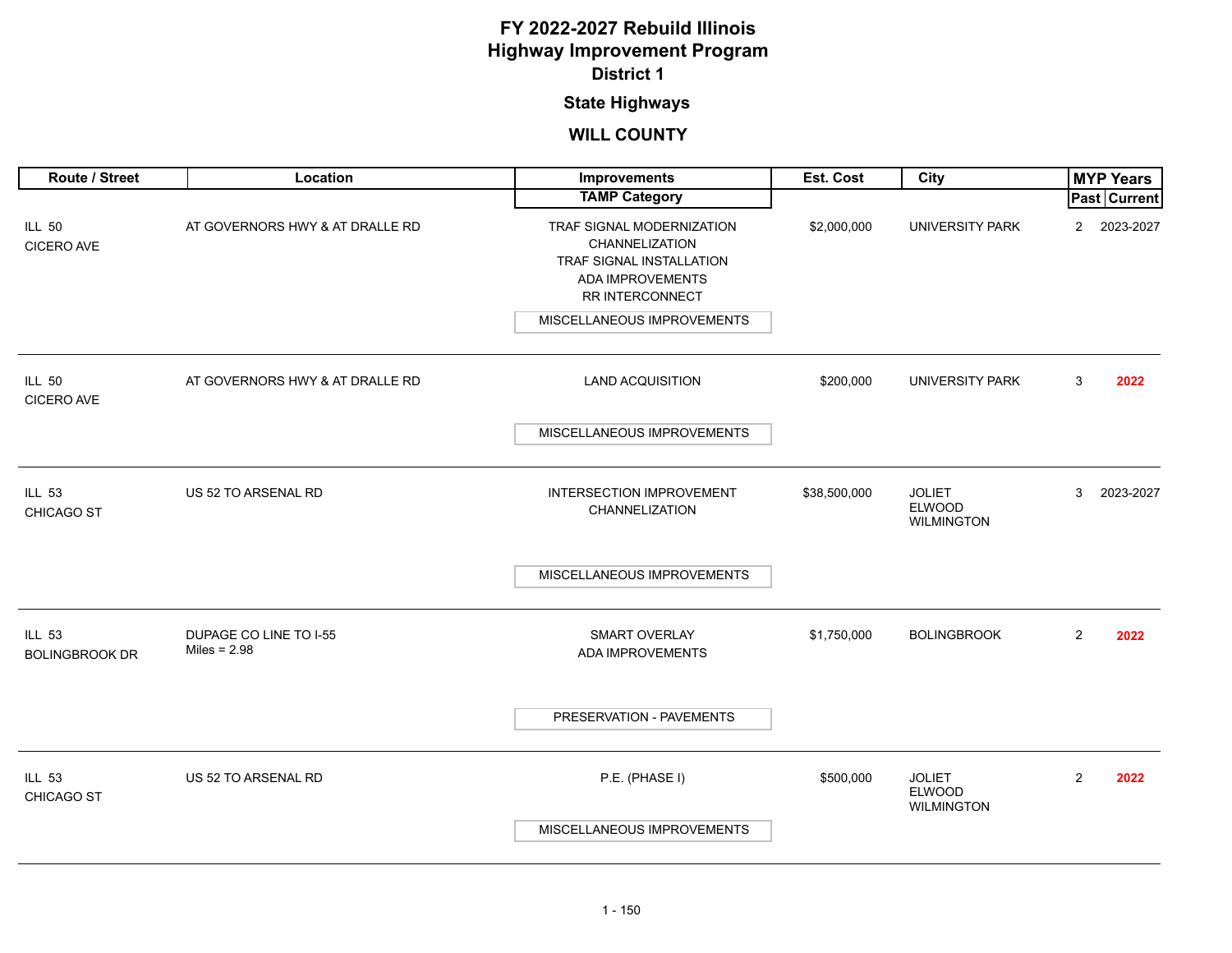### **State Highways**

| <b>Route / Street</b>                     | Location                                                                   | Improvements                    | <b>Est. Cost</b> | City                                                | <b>MYP Years</b>       |  |
|-------------------------------------------|----------------------------------------------------------------------------|---------------------------------|------------------|-----------------------------------------------------|------------------------|--|
|                                           |                                                                            | <b>TAMP Category</b>            |                  |                                                     | Past   Current         |  |
| <b>ILL 53</b><br>CHICAGO ST               | US 52 TO ARSENAL RD                                                        | P.E. (PHASE II)                 | \$1,900,000      | <b>JOLIET</b><br><b>ELWOOD</b><br><b>WILMINGTON</b> | $\overline{c}$<br>2022 |  |
|                                           |                                                                            | MISCELLANEOUS IMPROVEMENTS      |                  |                                                     |                        |  |
| <b>ILL 53</b><br>CHICAGO ST               | US 52 TO ARSENAL RD                                                        | UTILITY ADJUSTMENT              | \$750,000        | <b>JOLIET</b><br><b>ELWOOD</b><br><b>WILMINGTON</b> | 2023-2027<br>3         |  |
|                                           |                                                                            | MISCELLANEOUS IMPROVEMENTS      |                  |                                                     |                        |  |
| <b>ILL 53</b><br>CHICAGO ST               | US 52 TO ARSENAL RD                                                        | <b>CONSTRUCTION ENGINEERING</b> | \$5,000,000      | <b>JOLIET</b><br><b>ELWOOD</b><br><b>WILMINGTON</b> | 3<br>2023-2027         |  |
|                                           |                                                                            | MISCELLANEOUS IMPROVEMENTS      |                  |                                                     |                        |  |
| <b>ILL 53</b><br><b>INDEPENDENCE BLVD</b> | 135TH ST/ROMEO RD TO LEWIS UNIVERSITY<br><b>ENTRANCE</b><br>Miles = $2.09$ | SMART OVERLAY                   | \$2,550,000      | <b>ROMEOVILLE</b>                                   | $\mathbf{1}$<br>2022   |  |
|                                           |                                                                            | PRESERVATION - PAVEMENTS        |                  |                                                     |                        |  |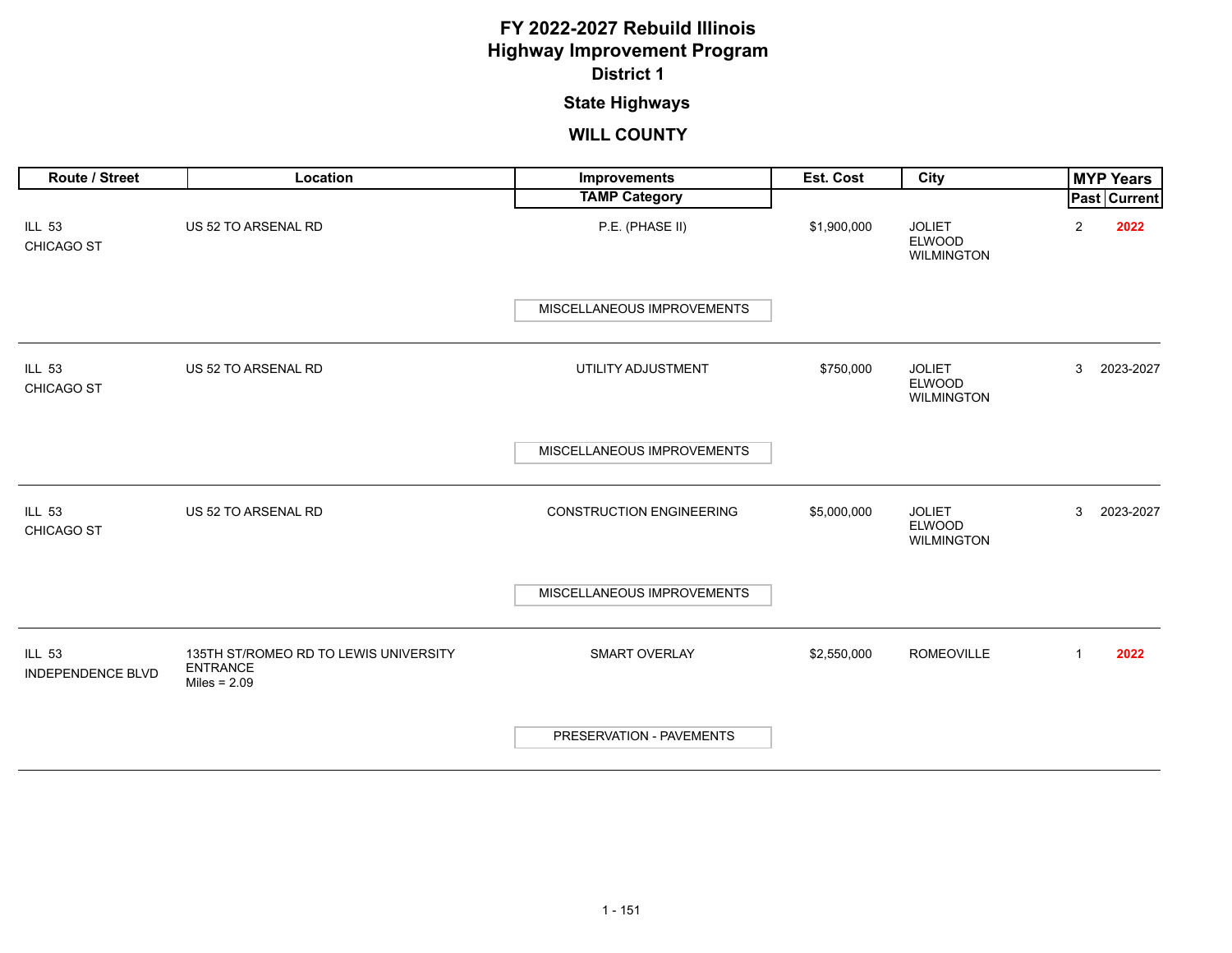### **State Highways**

| Route / Street                                             | Location                                                                  | <b>Improvements</b>                        | Est. Cost    | City |                | <b>MYP Years</b> |
|------------------------------------------------------------|---------------------------------------------------------------------------|--------------------------------------------|--------------|------|----------------|------------------|
|                                                            |                                                                           | <b>TAMP Category</b>                       |              |      |                | Past Current     |
| <b>ILL 126</b>                                             | AT COUNTY LINE RD                                                         | TRAF SIGNAL INSTALLATION<br>CHANNELIZATION | \$1,975,000  |      | 8              | 2022             |
|                                                            |                                                                           | MISCELLANEOUS IMPROVEMENTS                 |              |      |                |                  |
| <b>ILL 126</b>                                             | AT COUNTY LINE RD                                                         | UTILITY ADJUSTMENT                         | \$200,000    |      | 6              | 2022             |
|                                                            |                                                                           | MISCELLANEOUS IMPROVEMENTS                 |              |      |                |                  |
| <b>ILL 171</b><br>ARCHER AVE                               | SW OF BOULA AVE TO I-355 (VETERANS MEMORIAL<br>TOLLWAY)<br>Miles = $0.83$ | STANDARD OVERLAY<br>ADA IMPROVEMENTS       | \$700,000    |      | 5              | 2023-2027        |
| <b>Roadway Information</b>                                 |                                                                           | REHABILITATION - PAVEMENTS                 |              |      |                |                  |
| AADT<br>Miles<br>0.83<br>12,269<br>8.5                     | Truck Pct NHS<br>Y                                                        |                                            |              |      |                |                  |
| <b>ILL 394</b><br><b>CALUMET EXPWY</b>                     | AT BURVILLE RD                                                            | INTERSECTION IMPROVEMENT                   | \$2,091,000  |      | $\overline{2}$ | 2023-2027        |
|                                                            |                                                                           | MISCELLANEOUS IMPROVEMENTS                 |              |      |                |                  |
| 155 E FR RD<br>155 W FR RD                                 | KAVANAUGH RD TO LORENZO RD<br>Miles = $5.69$                              | <b>RECONSTRUCTION</b>                      | \$15,000,000 |      |                | 15 2023-2027     |
| <b>Roadway Information</b><br>AADT<br>Miles<br>2.32<br>0.0 | Truck Pct NHS<br>N                                                        | <b>RECONSTRUCTION - PAVEMENTS</b>          |              |      |                |                  |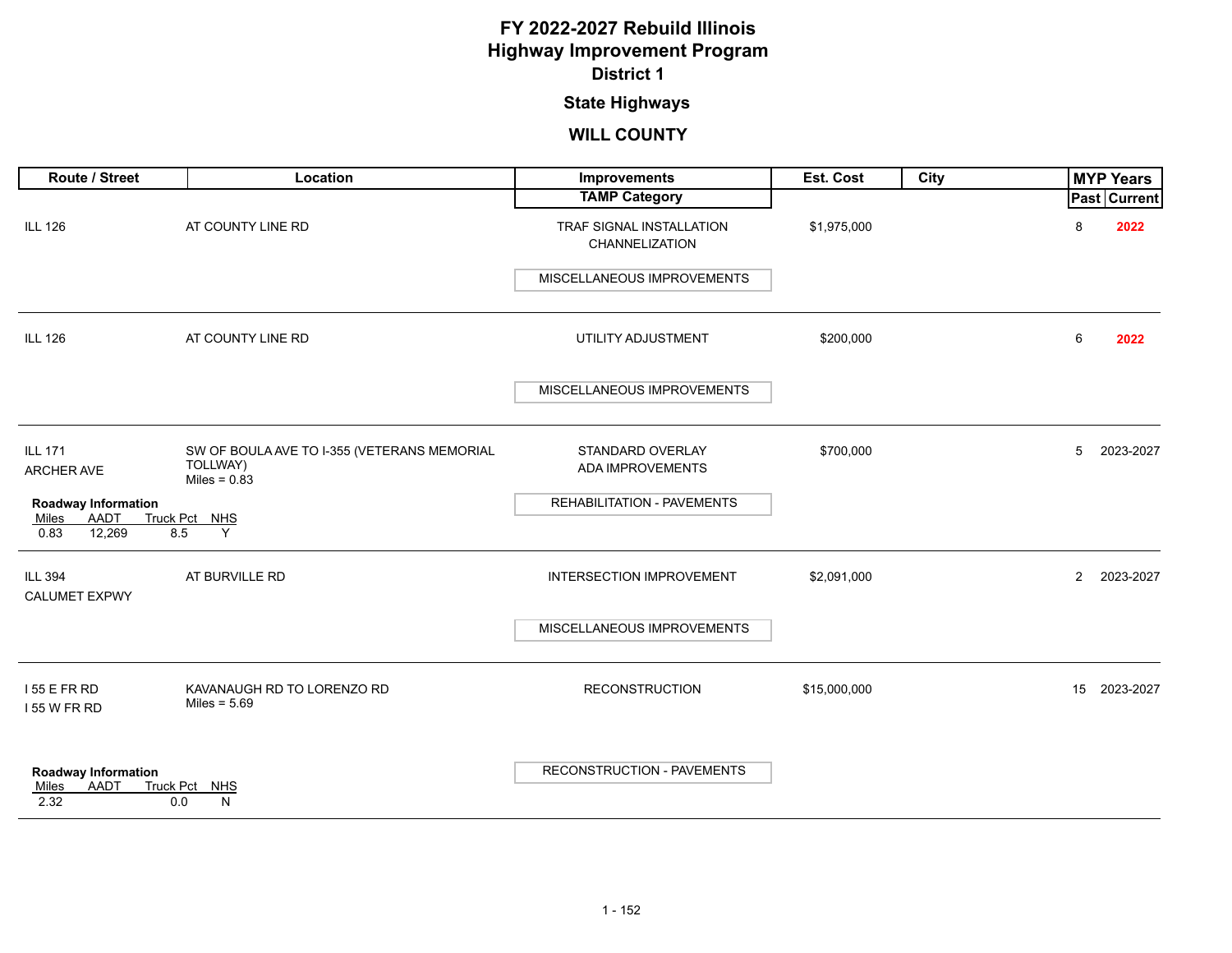# **State Highways**

| Route / Street                                                | Location                                    | Improvements                                                                             | Est. Cost    | City                                                                   | <b>MYP Years</b>         |
|---------------------------------------------------------------|---------------------------------------------|------------------------------------------------------------------------------------------|--------------|------------------------------------------------------------------------|--------------------------|
|                                                               |                                             | <b>TAMP Category</b>                                                                     |              |                                                                        | Past Current             |
| 155 E FR RD<br>155 W FR RD                                    | ILL 129 TO LORENZO RD                       | UTILITY ADJUSTMENT                                                                       | \$500,000    |                                                                        | 10 2023-2027             |
|                                                               |                                             | RECONSTRUCTION - PAVEMENTS                                                               |              |                                                                        |                          |
| <b>JACKSON ST</b>                                             | AT DES PLAINES RIVER                        | <b>BRIDGE SUPERSTRUCTURE</b>                                                             | \$12,000,000 | <b>JOLIET</b>                                                          | 2023-2027<br>4           |
|                                                               |                                             | <b>REHABILITATION - BRIDGES</b>                                                          |              | <b>Structure Information</b><br>Str Number<br>AADT<br>3,000<br>0990239 | Truck Pct NHS<br>12<br>N |
| <b>JACKSON ST</b>                                             | AT DES PLAINES RIVER                        | P.E. (PHASE II)                                                                          | \$1,000,000  | <b>JOLIET</b>                                                          | 2022<br>$\mathbf{1}$     |
|                                                               |                                             | <b>REHABILITATION - BRIDGES</b>                                                          |              |                                                                        |                          |
| <b>JOLIET RD</b>                                              | <b>I-55 TO SHERMAN RD</b><br>Miles = $1.60$ | <b>DESIGNED OVERLAY</b><br><b>NEW SHOULDERS</b><br><b>ADA IMPROVEMENTS</b><br>RR FLAGGER | \$1,245,000  | <b>BOLINGBROOK</b><br><b>ROMEOVILLE</b>                                | 6<br>2022                |
| <b>Roadway Information</b><br>AADT<br>Miles<br>1.60<br>30,165 | Truck Pct NHS<br>19.2<br>N                  | REHABILITATION - PAVEMENTS                                                               |              |                                                                        |                          |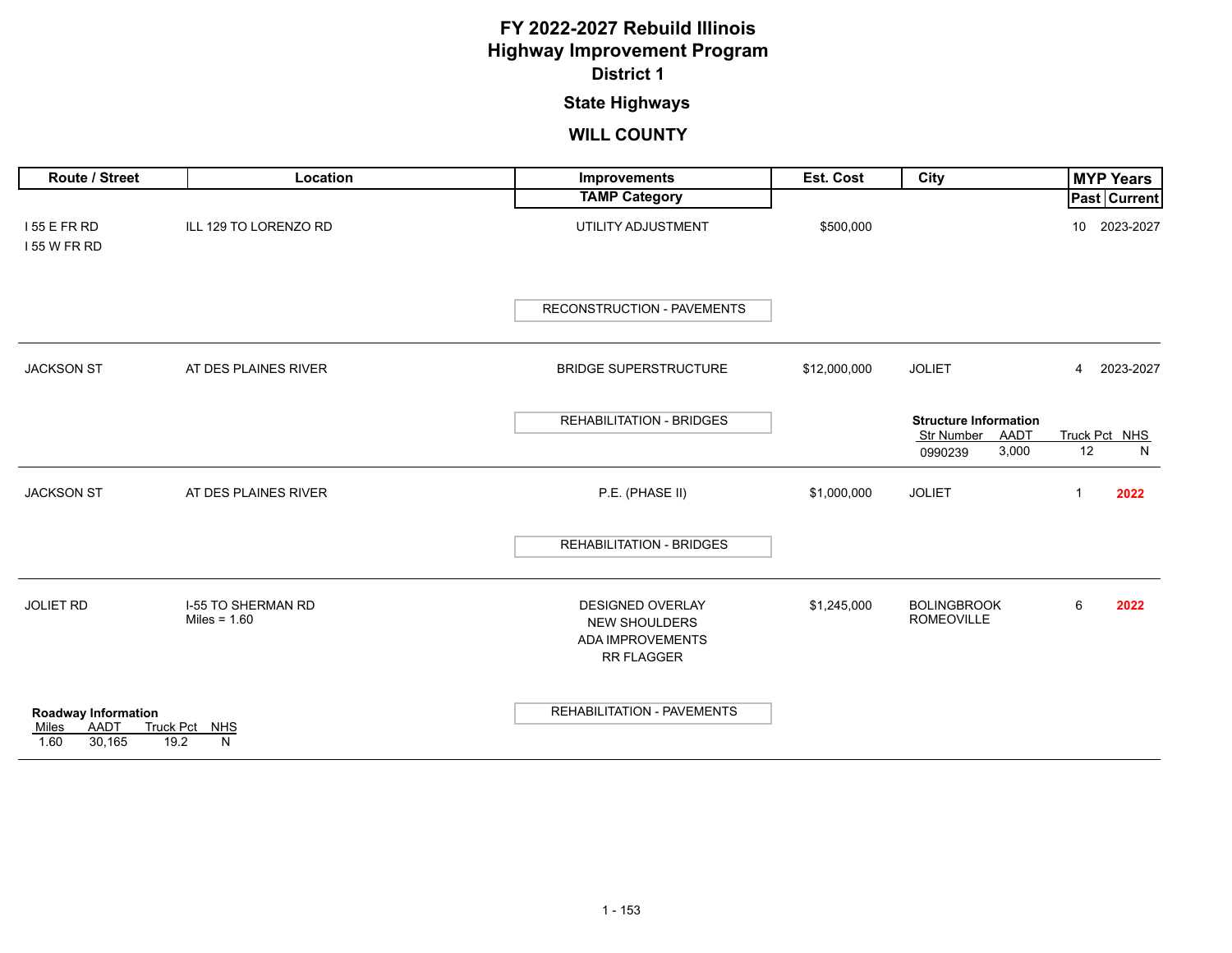### **State Highways**

| Route / Street     | Location                                      | Improvements                                                                         | Est. Cost   | City                                                                   | <b>MYP Years</b>        |
|--------------------|-----------------------------------------------|--------------------------------------------------------------------------------------|-------------|------------------------------------------------------------------------|-------------------------|
|                    |                                               | <b>TAMP Category</b>                                                                 |             |                                                                        | <b>Past Current</b>     |
| <b>RICHARDS ST</b> | AT HICKORY CREEK N OF I-80                    | <b>BRIDGE SUPERSTRUCTURE</b><br><b>BRIDGE SUBSTRUCTURE</b><br><b>BRIDGE WIDENING</b> | \$3,000,000 | <b>JOLIET</b>                                                          | 2023-2027<br>17         |
|                    |                                               | <b>REHABILITATION - BRIDGES</b>                                                      |             | <b>Structure Information</b><br>Str Number<br>AADT<br>7,950<br>0990123 | Truck Pct NHS<br>N<br>8 |
| <b>VARIOUS</b>     | VARIOUS LOCATIONS - WILL COUNTY (JOLIET AREA) | ADA IMPROVEMENTS                                                                     | \$1,400,000 |                                                                        | 2022<br>2               |
|                    |                                               | MISCELLANEOUS IMPROVEMENTS                                                           |             |                                                                        |                         |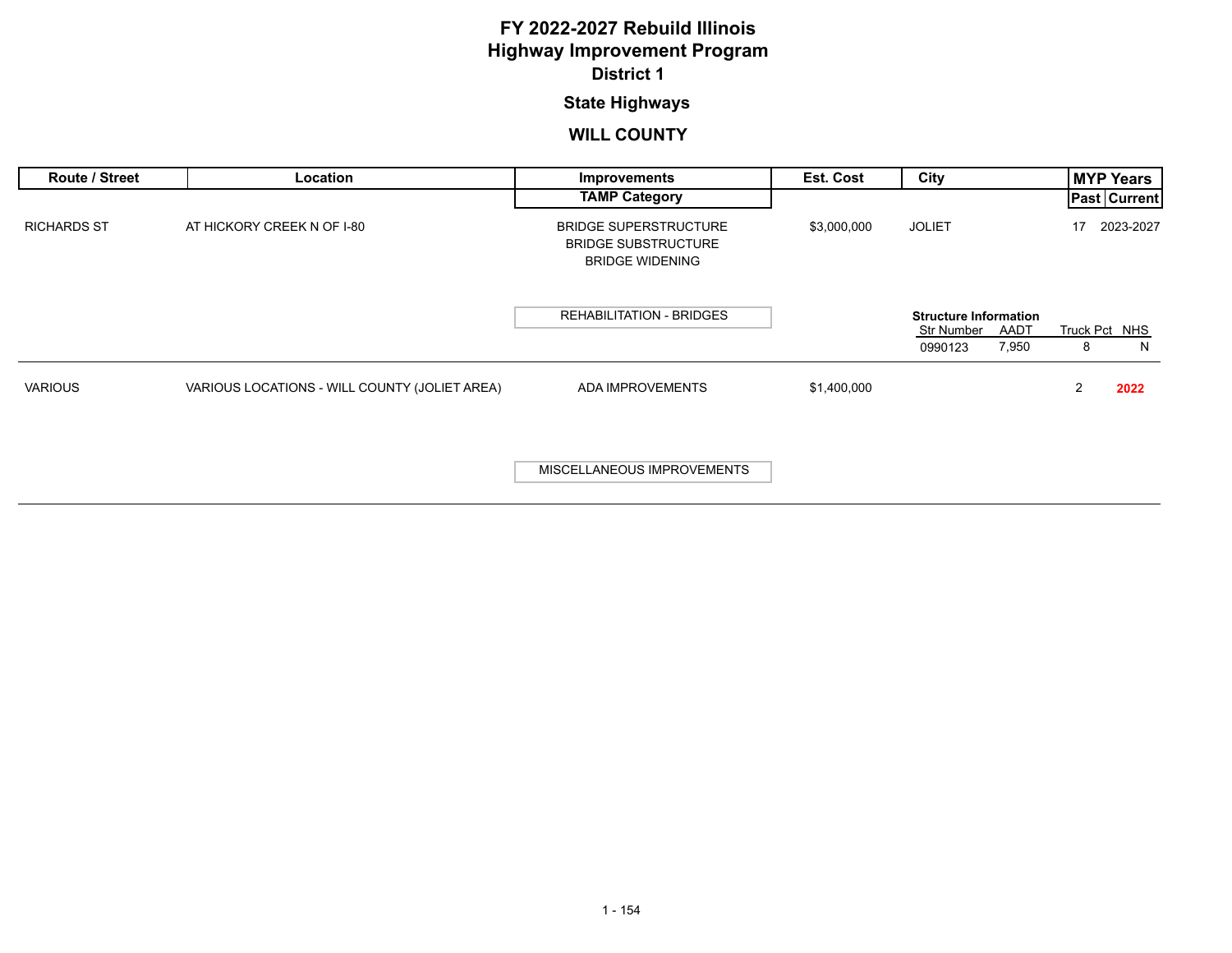## **Local Highways**

<span id="page-30-0"></span>

| Route / Street                     | Location                                      | Improvements                      | Est. Cost    | City            |                | <b>MYP Years</b> |
|------------------------------------|-----------------------------------------------|-----------------------------------|--------------|-----------------|----------------|------------------|
|                                    |                                               | <b>TAMP Category</b>              |              |                 |                | Past Current     |
| <b>US 30</b><br>143RD ST           | LINCOLN HWY TO ILL 59<br>Miles = $1.00$       | <b>RECONSTRUCTION</b>             | \$42,632,000 | PLAINFIELD      | 11             | 2022             |
|                                    | ILLINOIS COMPETITIVE FREIGHT PROGRAM PROJECT. |                                   |              |                 |                |                  |
|                                    |                                               | <b>RECONSTRUCTION - PAVEMENTS</b> |              |                 |                |                  |
| <b>US 30</b><br>143RD ST           | LINCOLN HWY TO ILL 59                         | <b>CONSTRUCTION ENGINEERING</b>   | \$2,320,000  | PLAINFIELD      | 1              | 2022             |
|                                    |                                               | RECONSTRUCTION - PAVEMENTS        |              |                 |                |                  |
| ILL <sub>7</sub>                   | LINCOLN ST TO SUMMIT DR                       | <b>WIDENING EXISTING PAVEMENT</b> | \$7,100,000  | <b>LOCKPORT</b> | 1              | 2023-2027        |
|                                    |                                               | MISCELLANEOUS IMPROVEMENTS        |              |                 |                |                  |
| ILL 7                              | LINCOLN ST TO SUMMIT DR                       | <b>CONSTRUCTION ENGINEERING</b>   | \$368,000    | <b>LOCKPORT</b> | 1              | 2023-2027        |
|                                    |                                               | MISCELLANEOUS IMPROVEMENTS        |              |                 |                |                  |
| <b>ILL 50</b><br><b>CICERO AVE</b> | UNIVERSITY PKWY TO MONEE NCL                  | <b>LIGHTING</b>                   | \$1,000,000  | UNIVERSITY PARK | $\overline{7}$ | 2023-2027        |
|                                    |                                               | MISCELLANEOUS IMPROVEMENTS        |              |                 |                |                  |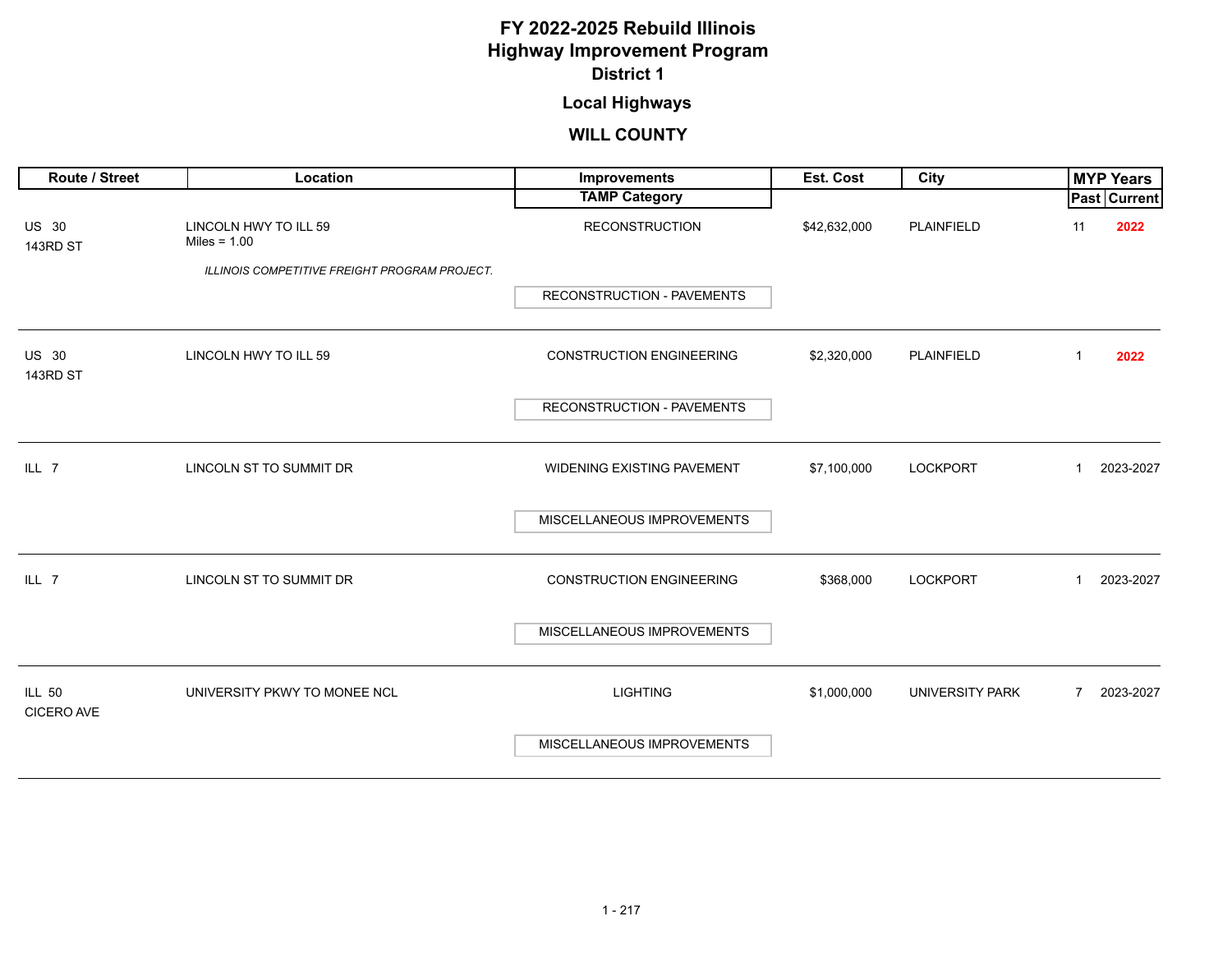### **Local Highways**

| Route / Street              | Location                     | Improvements                                    | Est. Cost   | <b>City</b>            | <b>MYP Years</b>          |
|-----------------------------|------------------------------|-------------------------------------------------|-------------|------------------------|---------------------------|
|                             |                              | <b>TAMP Category</b>                            |             |                        | <b>Past Current</b>       |
| <b>ILL 50</b><br>CICERO AVE | UNIVERSITY PKWY TO MONEE NCL | <b>CONSTRUCTION ENGINEERING</b>                 | \$50,000    | <b>UNIVERSITY PARK</b> | 2023-2027<br>7            |
|                             |                              | MISCELLANEOUS IMPROVEMENTS                      |             |                        |                           |
| 80TH AVE                    | AT 191ST ST                  | <b>TURNING LANES</b><br>TRAF SIGNAL REPLACEMENT | \$2,900,000 | <b>TINLEY PARK</b>     | 2023-2027<br>4            |
|                             |                              | MISCELLANEOUS IMPROVEMENTS                      |             |                        |                           |
| 80TH AVE                    | AT 191ST ST                  | <b>CONSTRUCTION ENGINEERING</b>                 | \$240,000   | <b>TINLEY PARK</b>     | 2023-2027<br>4            |
|                             |                              | MISCELLANEOUS IMPROVEMENTS                      |             |                        |                           |
| 87TH ST                     | AT SPRINGBROOK CREEK         | P.E. (PHASE II)                                 | \$114,000   | NAPERVILLE             | 2022<br>$\mathbf{1}$      |
|                             |                              | <b>RECONSTRUCTION - BRIDGES</b>                 |             |                        |                           |
| 87TH ST                     | AT SPRINGBROOK CREEK         | <b>BRIDGE REPLACEMENT</b>                       | \$1,720,000 | NAPERVILLE             | 2023-2027<br>$\mathbf{1}$ |
|                             |                              | <b>RECONSTRUCTION - BRIDGES</b>                 |             |                        |                           |
| 87TH ST                     | AT SPRINGBROOK CREEK         | <b>CONSTRUCTION ENGINEERING</b>                 | \$138,000   | NAPERVILLE             | 2023-2027<br>$\mathbf{1}$ |
|                             |                              | RECONSTRUCTION - BRIDGES                        |             |                        |                           |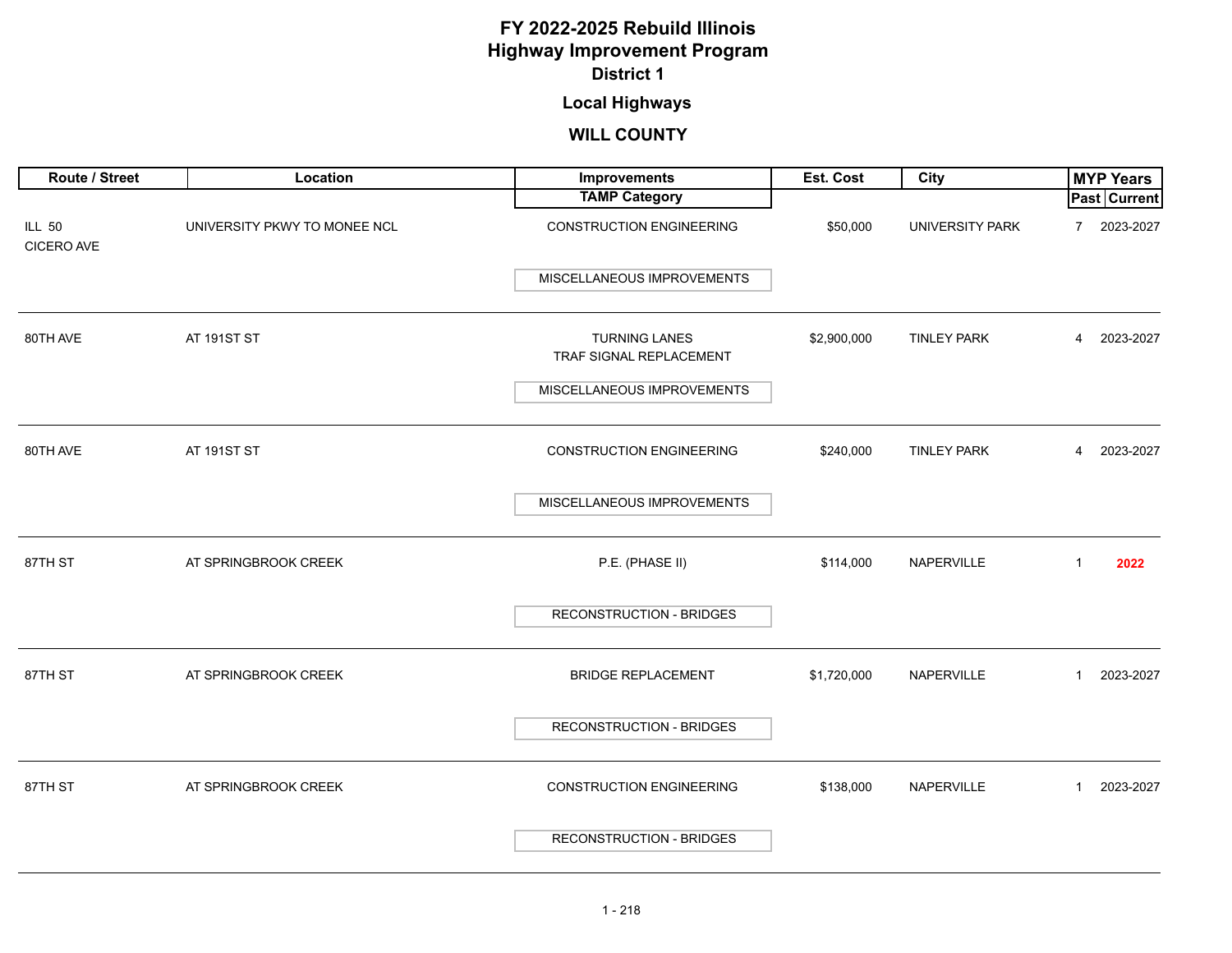### **Local Highways**

| Route / Street  | Location                               | Improvements                    | Est. Cost   | <b>City</b>       |    | <b>MYP Years</b>    |
|-----------------|----------------------------------------|---------------------------------|-------------|-------------------|----|---------------------|
|                 |                                        | <b>TAMP Category</b>            |             |                   |    | <b>Past Current</b> |
| ABE ST          | AT SPRING CREEK 0.3 MI N OF JACKSON ST | <b>BRIDGE REPLACEMENT</b>       | \$2,500,000 | <b>JOLIET</b>     | 7  | 2022                |
|                 |                                        | <b>RECONSTRUCTION - BRIDGES</b> |             |                   |    |                     |
| ABE ST          | AT SPRING CREEK 0.3 MI N OF JACKSON ST | <b>CONSTRUCTION ENGINEERING</b> | \$200,000   | <b>JOLIET</b>     | 7  | 2022                |
|                 |                                        | RECONSTRUCTION - BRIDGES        |             |                   |    |                     |
| <b>BAKER RD</b> | AT JACKSON CREEK 0.4 MI E OF US 52     | <b>BRIDGE REPLACEMENT</b>       | \$1,000,000 |                   | 6  | 2022                |
|                 |                                        | RECONSTRUCTION - BRIDGES        |             |                   |    |                     |
| <b>BAKER RD</b> | AT JACKSON CREEK 0.4 MI E OF US 52     | <b>CONSTRUCTION ENGINEERING</b> | \$120,000   |                   | 6  | 2022                |
|                 |                                        | <b>RECONSTRUCTION - BRIDGES</b> |             |                   |    |                     |
| <b>CEDAR RD</b> | AT SPRING CREEK 1.1 MI N OF US 6       | <b>BRIDGE REPLACEMENT</b>       | \$2,064,000 | HOMER GLEN        | 14 | 2022                |
|                 |                                        | <b>RECONSTRUCTION - BRIDGES</b> |             |                   |    |                     |
| <b>CEDAR RD</b> | AT SPRING CREEK 1.1 MI N OF US 6       | <b>CONSTRUCTION ENGINEERING</b> | \$165,000   | <b>HOMER GLEN</b> | 14 | 2022                |
|                 |                                        | <b>RECONSTRUCTION - BRIDGES</b> |             |                   |    |                     |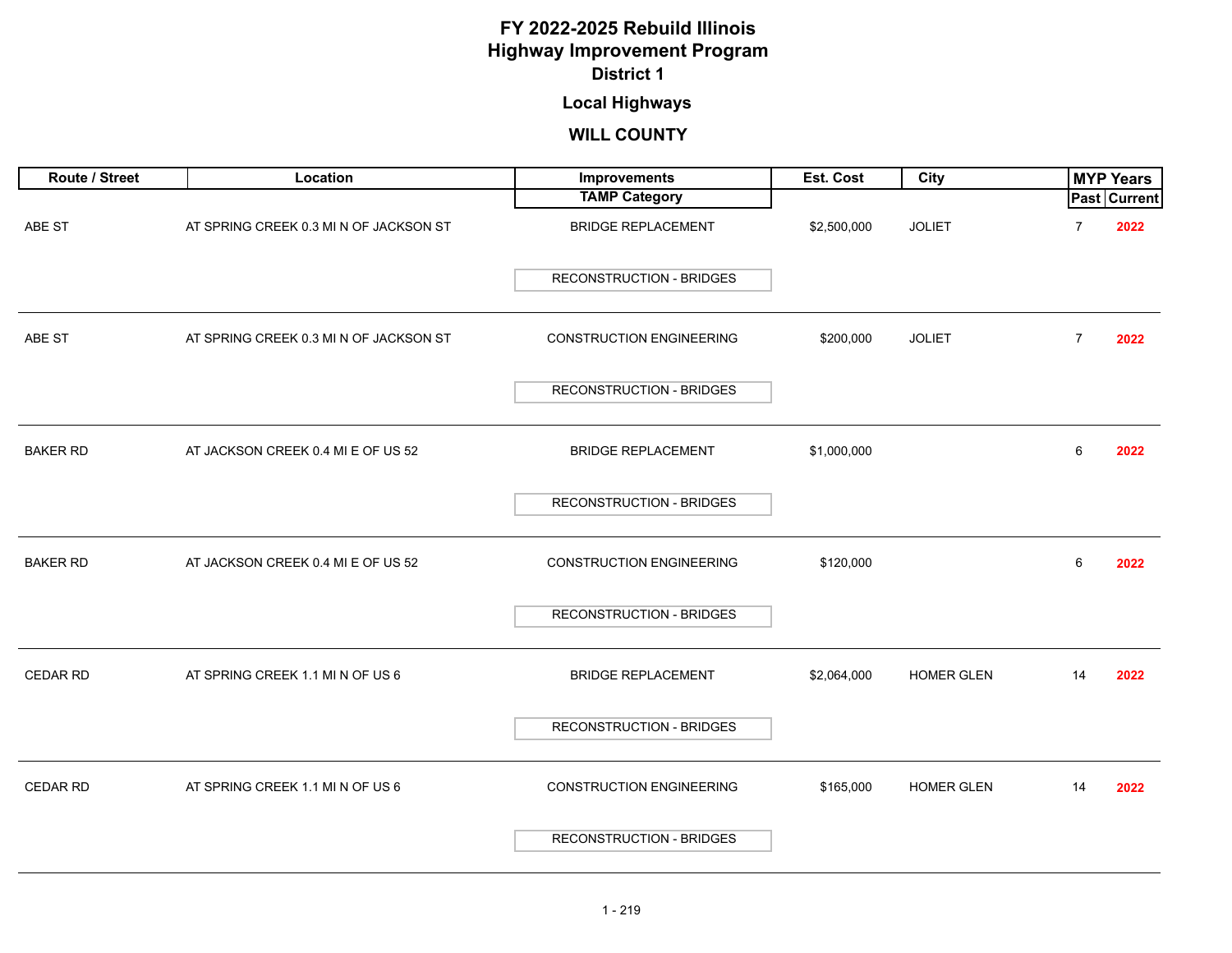### **Local Highways**

| Route / Street      | Location                                     | Improvements                    | Est. Cost   | City           | <b>MYP Years</b>     |
|---------------------|----------------------------------------------|---------------------------------|-------------|----------------|----------------------|
|                     |                                              | <b>TAMP Category</b>            |             |                | <b>Past Current</b>  |
| <b>ESSINGTON RD</b> | BLACK RD TO US 52<br>Miles = $1.00$          | DESIGNED OVERLAY                | \$3,761,000 | <b>JOLIET</b>  | 2023-2027            |
|                     |                                              | REHABILITATION - PAVEMENTS      |             |                |                      |
| <b>ESSINGTON RD</b> | BLACK RD TO US 52                            | <b>CONSTRUCTION ENGINEERING</b> | \$451,000   | <b>JOLIET</b>  | 2023-2027<br>1       |
|                     |                                              | REHABILITATION - PAVEMENTS      |             |                |                      |
| <b>EXCHANGE ST</b>  | CRETE RD TO ILL 394                          | P.E. (PHASE II)                 | \$25,000    | <b>CRETE</b>   | 10<br>2022           |
|                     |                                              | RECONSTRUCTION - PAVEMENTS      |             |                |                      |
| <b>EXCHANGE ST</b>  | CRETE RD TO ILL 394<br>Miles = $1.60$        | <b>RECONSTRUCTION</b>           | \$883,000   | <b>CRETE</b>   | 10<br>2022           |
|                     |                                              | RECONSTRUCTION - PAVEMENTS      |             |                |                      |
| <b>EXCHANGE ST</b>  | CRETE RD TO ILL 394                          | <b>CONSTRUCTION ENGINEERING</b> | \$37,000    | CRETE          | 10<br>2022           |
|                     |                                              | RECONSTRUCTION - PAVEMENTS      |             |                |                      |
| <b>GOULD ST</b>     | PENFIELD ST TO INDIANA AVE<br>Miles = $0.12$ | STANDARD OVERLAY                | \$200,000   | <b>BEECHER</b> | $\mathbf{1}$<br>2022 |
|                     |                                              | REHABILITATION - PAVEMENTS      |             |                |                      |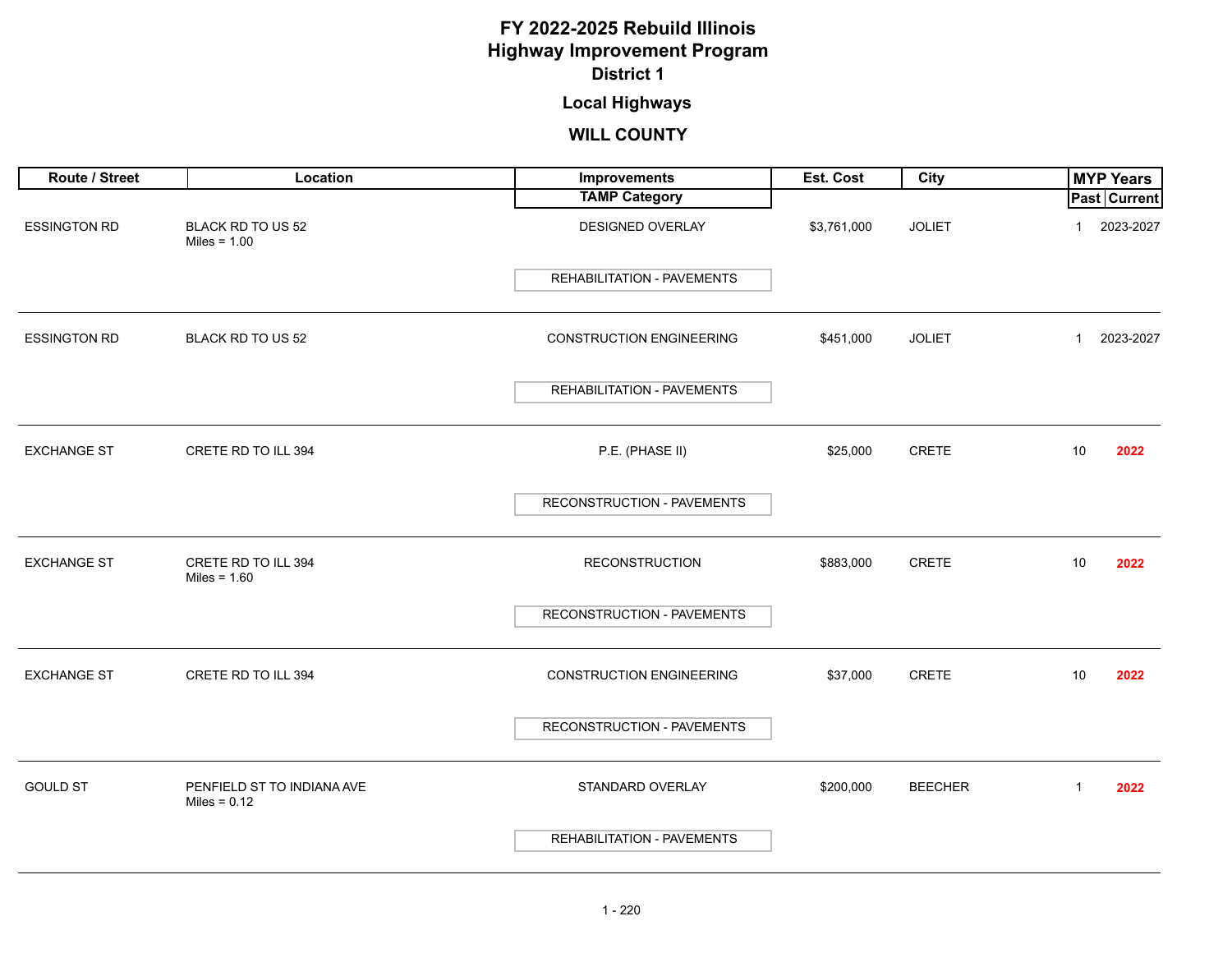### **Local Highways**

| Route / Street     | Location                                         | Improvements                      | Est. Cost   | City              |                | <b>MYP Years</b> |
|--------------------|--------------------------------------------------|-----------------------------------|-------------|-------------------|----------------|------------------|
|                    |                                                  | <b>TAMP Category</b>              |             |                   |                | Past Current     |
| <b>GOULD ST</b>    | PENFIELD ST TO INDIANA AVE                       | <b>CONSTRUCTION ENGINEERING</b>   | \$16,000    | <b>BEECHER</b>    |                | 2022             |
|                    |                                                  | <b>REHABILITATION - PAVEMENTS</b> |             |                   |                |                  |
| <b>KANKAKEE ST</b> | AT FORKED CREEK 0.3 MI N OF ILL 53               | <b>BRIDGE REPLACEMENT</b>         | \$994,000   | <b>WILMINGTON</b> | 10             | 2022             |
|                    |                                                  | <b>RECONSTRUCTION - BRIDGES</b>   |             |                   |                |                  |
| <b>KANKAKEE ST</b> | AT FORKED CREEK 0.3 MI N OF ILL 53               | <b>CONSTRUCTION ENGINEERING</b>   | \$48,000    | <b>WILMINGTON</b> | 9              | 2022             |
|                    |                                                  | RECONSTRUCTION - BRIDGES          |             |                   |                |                  |
| MONEE-MANHATTAN RD | HAMILTON AVE TO CLEVELAND AVE<br>Miles = $0.06$  | STANDARD OVERLAY                  | \$2,490,000 | <b>MONEE</b>      | 6              | 2023-2027        |
|                    |                                                  | REHABILITATION - PAVEMENTS        |             |                   |                |                  |
|                    | MONEE-MANHATTAN RD HAMILTON AVE TO CLEVELAND AVE | <b>CONSTRUCTION ENGINEERING</b>   | \$210,000   | <b>MONEE</b>      | 6              | 2023-2027        |
|                    |                                                  | <b>REHABILITATION - PAVEMENTS</b> |             |                   |                |                  |
| SHEPLEY RD         | AT DUPAGE RIVER 0.5 MI SE OF RIVER RD            | <b>BRIDGE REPLACEMENT</b>         | \$2,000,000 |                   | $\overline{2}$ | 2022             |
|                    |                                                  | <b>RECONSTRUCTION - BRIDGES</b>   |             |                   |                |                  |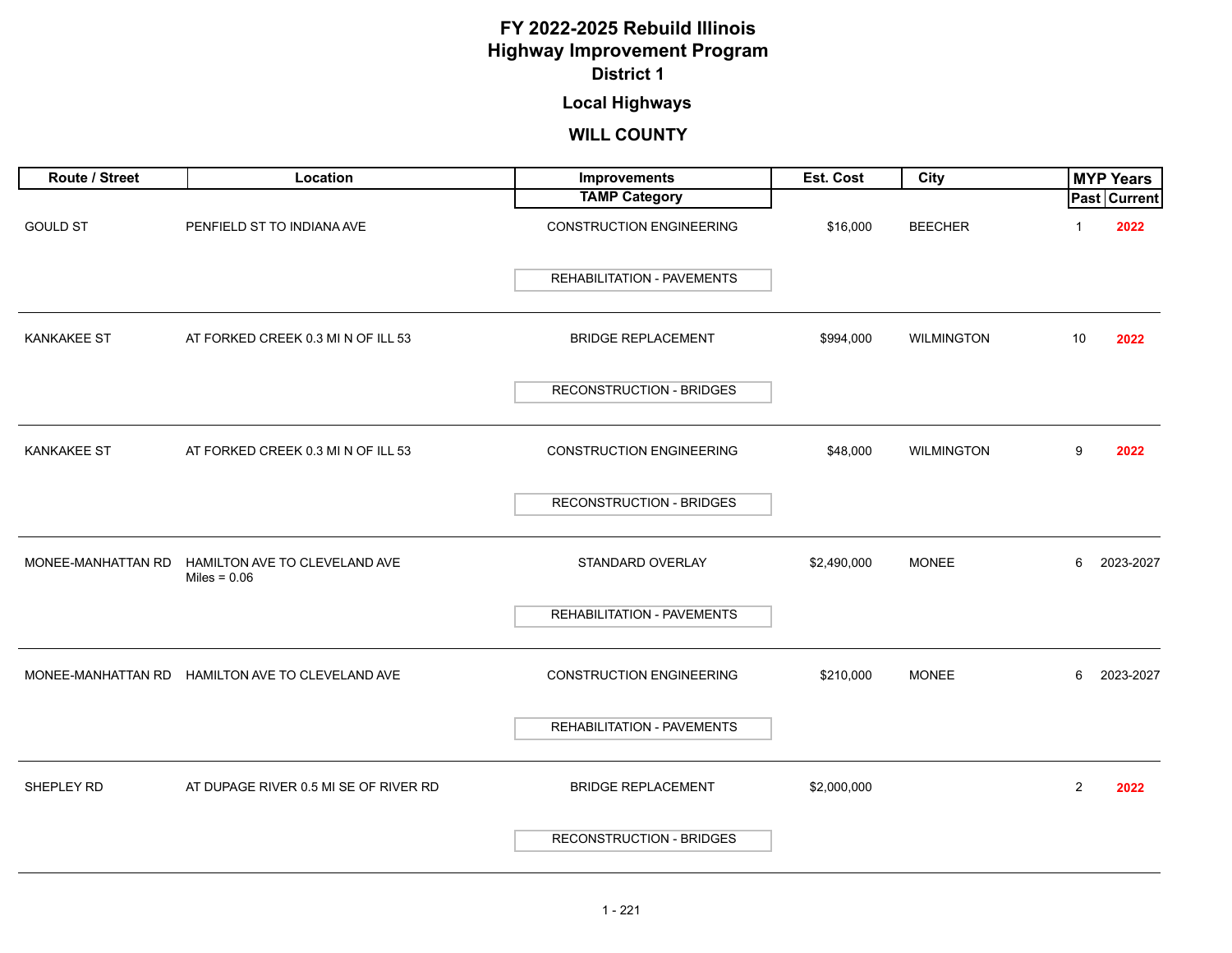### **Local Highways**

| <b>Route / Street</b> | Location                                                                                              | Improvements                    | <b>Est. Cost</b> | City          |                | <b>MYP Years</b>    |
|-----------------------|-------------------------------------------------------------------------------------------------------|---------------------------------|------------------|---------------|----------------|---------------------|
|                       |                                                                                                       | <b>TAMP Category</b>            |                  |               |                | <b>Past Current</b> |
| SHEPLEY RD            | AT DUPAGE RIVER 0.5 MI SE OF RIVER RD                                                                 | <b>CONSTRUCTION ENGINEERING</b> | \$140,000        |               | 2              | 2022                |
|                       |                                                                                                       | <b>RECONSTRUCTION - BRIDGES</b> |                  |               |                |                     |
| SMITH RD              | AT LONG RUN CREEK 0.3 MI S OF 135TH ST                                                                | <b>BRIDGE REPLACEMENT</b>       | \$2,106,000      |               | 6              | 2023-2027           |
|                       | ILLINOIS SPECIAL BRIDGE PROGRAM LOCAL PROJECT; CONTINGENT UPON LOCAL AGENCY PROVIDING MATCHING FUNDS. |                                 |                  |               |                |                     |
|                       |                                                                                                       | <b>RECONSTRUCTION - BRIDGES</b> |                  |               |                |                     |
| THEODORE ST           | AT ROCK RUN CREEK 1.5 MI E OF I-55                                                                    | <b>BRIDGE REPLACEMENT</b>       | \$2,000,000      | <b>JOLIET</b> | $\overline{2}$ | 2022                |
|                       |                                                                                                       | <b>RECONSTRUCTION - BRIDGES</b> |                  |               |                |                     |
| THEODORE ST           | AT ROCK RUN CREEK 1.5 MI E OF I-55                                                                    | <b>CONSTRUCTION ENGINEERING</b> | \$160,000        | <b>JOLIET</b> | $\overline{2}$ | 2022                |
|                       |                                                                                                       | <b>RECONSTRUCTION - BRIDGES</b> |                  |               |                |                     |